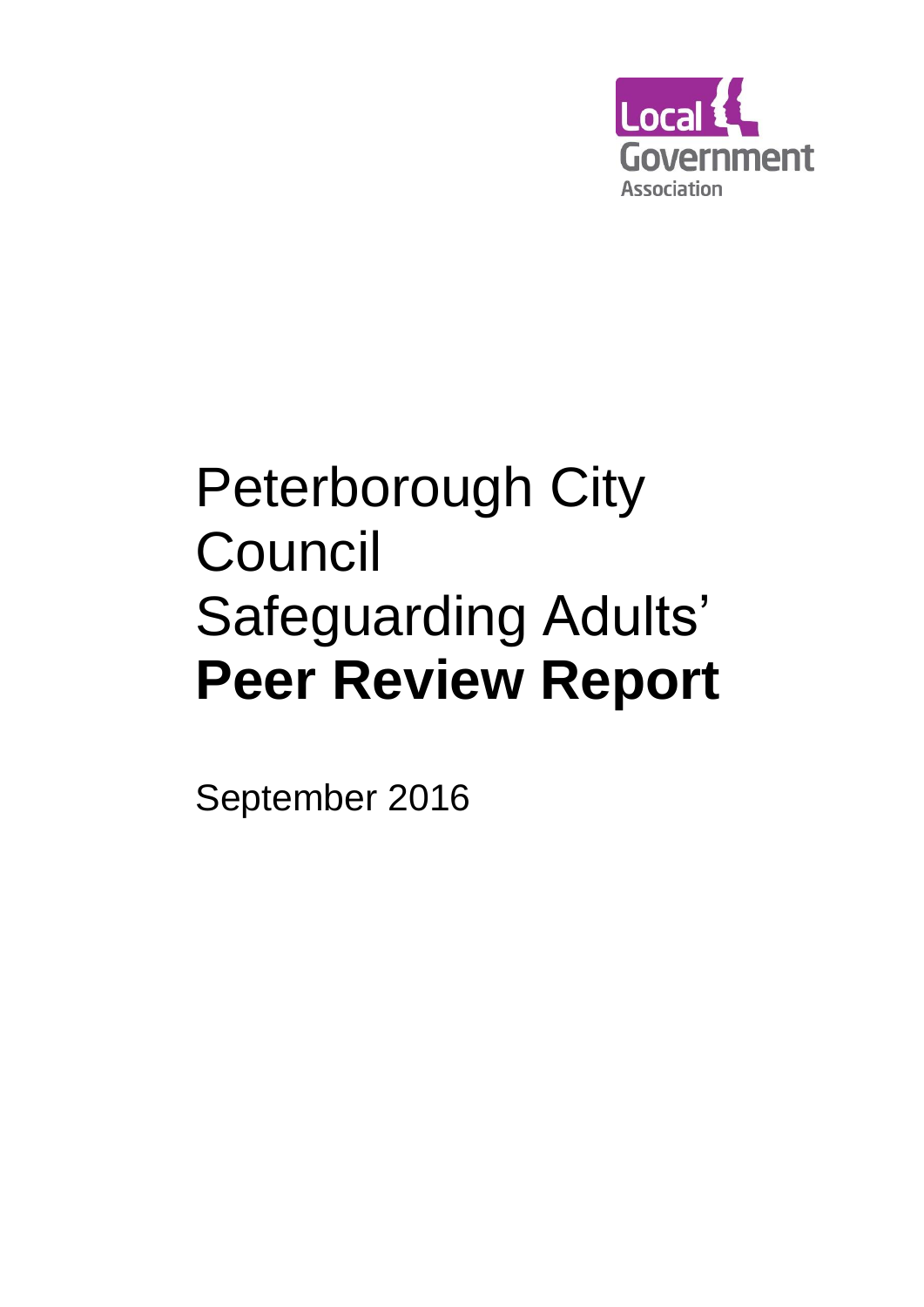# **Table of contents**

| Service Delivery and Effective Practice  21      |
|--------------------------------------------------|
| Performance and Resource Management 23           |
|                                                  |
|                                                  |
|                                                  |
|                                                  |
| Appendix 1 - Adult Safeguarding Improvement Tool |
|                                                  |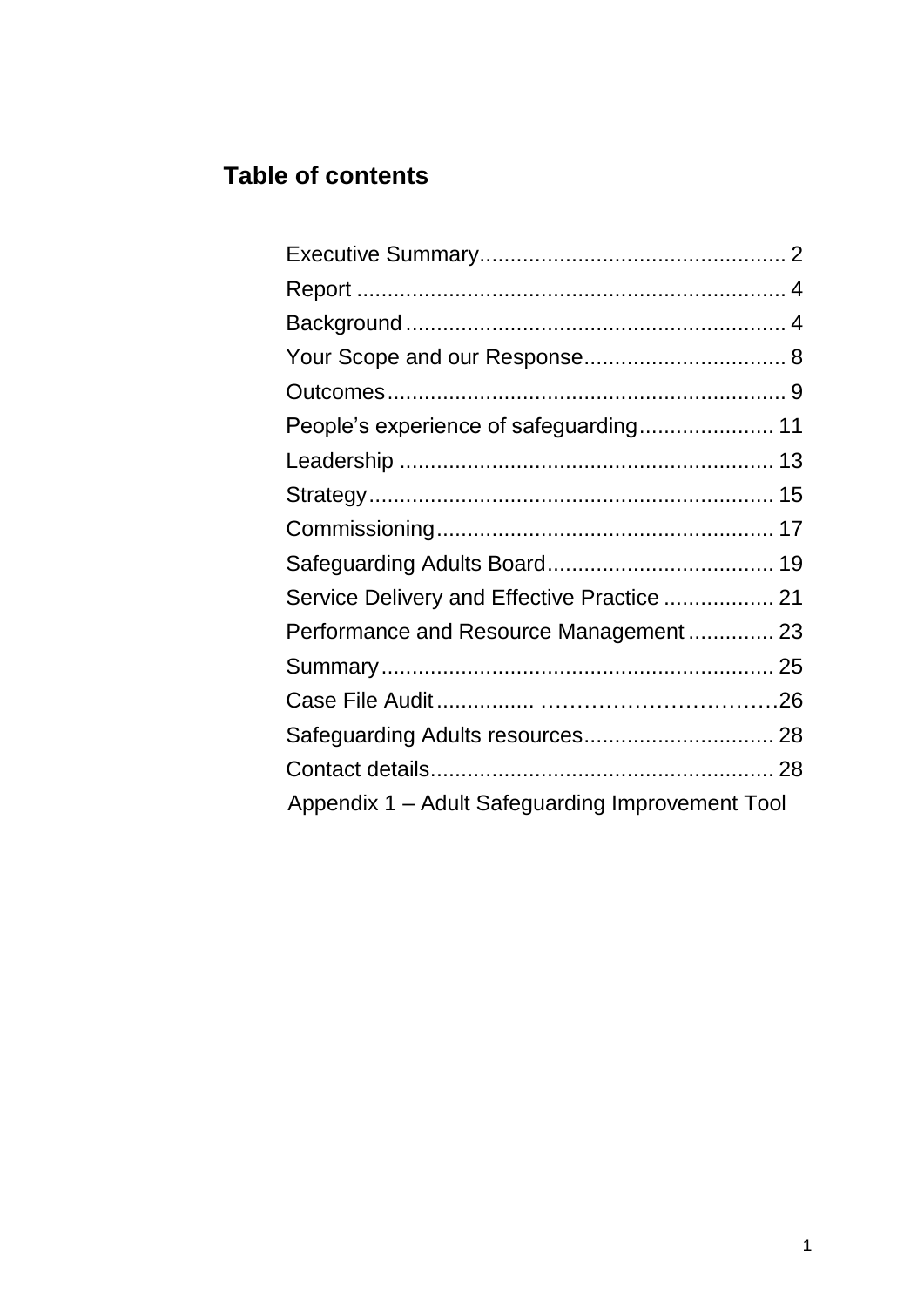# **Executive Summary**

1. Peterborough City Council requested that the Local Government Association undertake a Safeguarding Adults Peer Review at the Council and with partners. The work was commissioned by Wendi Ogle-Welbourn, Executive Director People and Communities and was the client for this work. She was seeking an external view on the effectiveness of the safeguarding adults' arrangements at Peterborough City Council (PCC), which included adult safeguarding practice. The Council intends to use the findings of this peer review as a marker on its improvement journey. The specific scope of the work was:

**Impacts and outcomes –** from a practice perspective, NOT from a user perspective (there are other ways of assessing service user experience; the focus should be on our approach to service delivery – is it able to evidence positive impacts and outcomes). How embedded is practice, are we able to demonstrate continuous improvement etc.?

**Strategic leadership and governance –** is our internal leadership model robust and safe, and is the interface between us and PSAB and vice versa clear and effective?

**Commissioning/QA/QI –** are our strategies and procedures robust and effective (even if only in principle – it may be too early to evidence anything practical), are joint commissioning arrangements with health effective and the effectiveness of the S75 with CPFT.

- 2. The peer review team went through an interesting journey to understand the context of adult safeguarding, prevention and early intervention in Peterborough. This was important to be able to make accurate observations and recommendations that can be heard by the Council and partners involved in keeping adults from harm. Therefore this part of the report outlines our understanding of the context at Peterborough, which frames our feedback.
- 3. During the on-site work the team heard from a range of stakeholders who confirmed that Peterborough had been undergoing a sustained period of change. They also confirmed that through this time staff at PCC had remained focused on their work. The team met with enthusiastic practitioners from across the partnership who wanted to do their best for the people of Peterborough.
- 4. Although the team did not undertake a full financial analysis the documents that they did see indicated that budgets were being well managed. Given the demographic changes that are predicted to affect Peterborough, including an almost one third rise in dementia cases in the next ten years, there will continue to be significant budgetary pressures that will need to be addressed in order to satisfy future demand forecasting across all health and social care services.
- 5. .The team acknowledged PCC's assessment that adult safeguarding was at a low point in 2012 and that measures had been put in place to address this situation. Although there will always be more to do to further improve safeguarding there have been significant developments over the past 18 months and this should be applauded.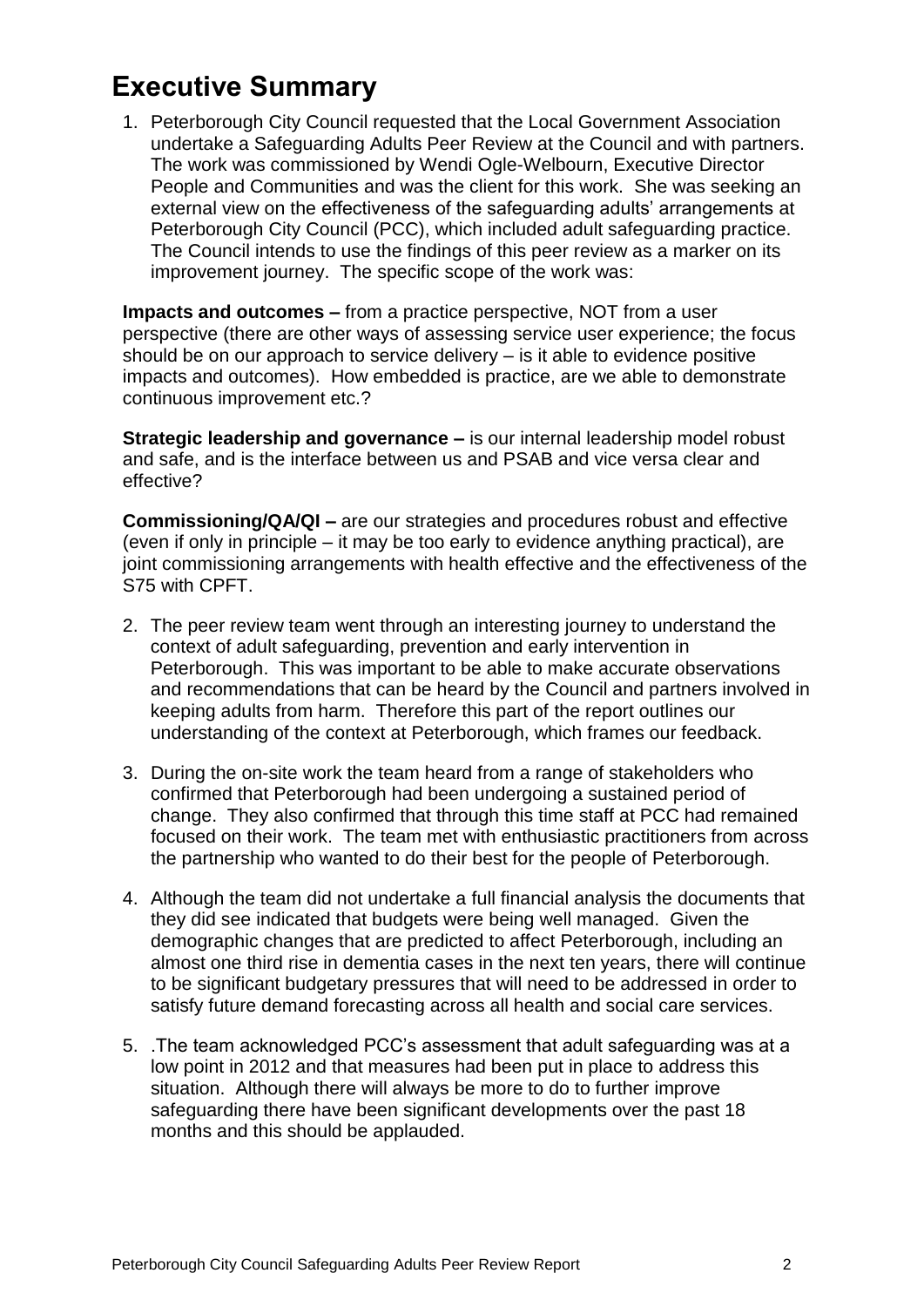- 6. The development of policies to provide a robust framework for the safeguarding activity has been very rapid. There has been strong leadership and drive from the senior management team to ensure that these are in place.
- 7. The team saw some innovative and excellent structures that have been designed to improve safeguarding vulnerable adults. The Prevention and Enforcement Team (PET) is ambitious in that it brings together staff from a number of organisations and functions within PCC and the police. The PET had very recently gone live at the time of the team's visit and so there was not a large evidence trail to demonstrate impact. The team was impressed with the organisation of the PET and what it is aiming to achieve.
- 8. The Safeguarding Adults Board (SAB) appeared to working well at a strategic level. However, the team heard evidence that more needs to be done to dovetail the understanding of operational issues with the strategic direction. The Independent Chair is aware of these issues and was preparing to address them in the context of different stakeholders wanting different things.
- 9. PCC is clearly aware of the continuing and rapid population growth of Peterborough. The team was not aware of a sophisticated approach to forecasting the demand on adult services. In the team's view this will help facilitate the partnership to create different responses to meeting the rising demand within the context of changing demographics and challenging resources.
- 10.PCC is in the process of reviewing policies to ensure that a consistent style is applied across Adult Social Care. The team heard evidence from frontline staff that they did not see themselves as having been involved in the co-production of the policy documents. There was a "lack of ownership" that in the team's view if left unresolved could mean that the policies were not being fully implemented.
- 11.The team recognised that there was a strong strategic vision at a senior level within PCC. More could be done to engage and oversee that the delivery of the strategic vision is translated to those working at an operational level, so that they clearly understand and buy into the vision.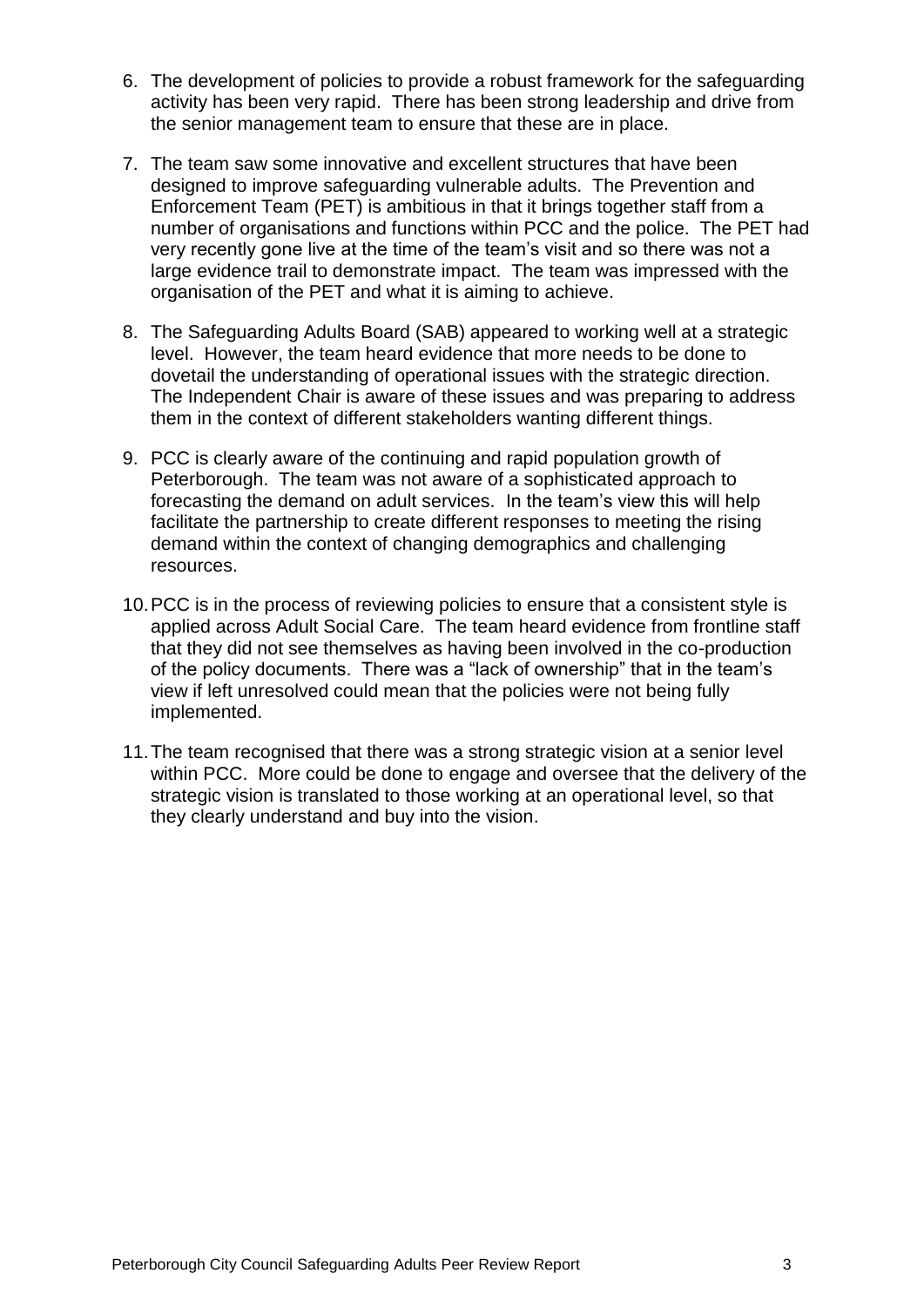# <span id="page-4-0"></span>Report **Background**

12.Peterborough City Council requested that the Local Government Association undertake a Safeguarding Adults Peer Review at the Council and with their partners. The work was commissioned by Wendi Ogle-Welbourn, Executive Director People and Communities and was the client for this work. She was seeking an external view on the effectiveness of the safeguarding adults' arrangements at Peterborough City Council (PCC), which included adult safeguarding practice. The Council intends to use the findings of this peer review as a marker on its improvement journey. The specific scope of the work was:

#### Peer Review Context:

Between 2004 and 2012 Adult Social Care was delivered and commissioned via the Health system with the Primary Care Group and subsequently the Primary Care Trust and Community Services Trust. Over time the focus on Adult Social Care was eroded and oversight of the safeguarding responsibilities suffered as a result. Following transfer of Adult Social Care back to the Council in February 2012, it became apparent a particular focus on safeguarding was required as there was no clear strategic overview in relation to the number of safeguarding referrals demonstrating there was no real understanding of the referrals received and what had been or was being investigated. In addition a safeguarding report generated indicated there were in excess of 600 safeguarding open referrals across Adult Social Care and the Mental Health Trust (CPFT). A plan was agreed to address the concerns as a matter of urgency as potentially vulnerable adults remained at risk as Adult Social Care could not evidence that the department had or was actively investigating or that protection plans were in place to reduce further risk. By the end of March 2013 the backlog had been addressed however, concerns remained around the quality and the skills of staff and the Council commenced a quality improvement programme, 'Raising The Bar'.

In 2013/14 Adult Social Care began to transform its service delivery in preparation for the implementation of the Care Act from April 2015. Russell Wate, Independent Chair of the Peterborough Safeguarding Adults Board (PSAB), commissioned an independent review of how Peterborough City Council deals with safeguarding concerns, providing a report highlighting findings, conclusions and recommendations (please refer to the review report contained within the evidence library 022). Transformation across the department has continued throughout 2015/16 to ensure Adult Social Care meets statutory requirements and delivers continuous improvement for local people. The Care Act sets out a clear legal framework of how local authorities and other parts of the health and care system should protect adults at risk of abuse or neglect. PCC was keen to measure their response to the Care Act.

During the last couple of years PCC has undergone significant change with the movement to a People and Communities Directorate and related changes in personnel and structures. The Corporate Director of People and Communities, the Service Director for Adults and Communities and the Service Director for Children's and Safeguarding have been in post since February 2015.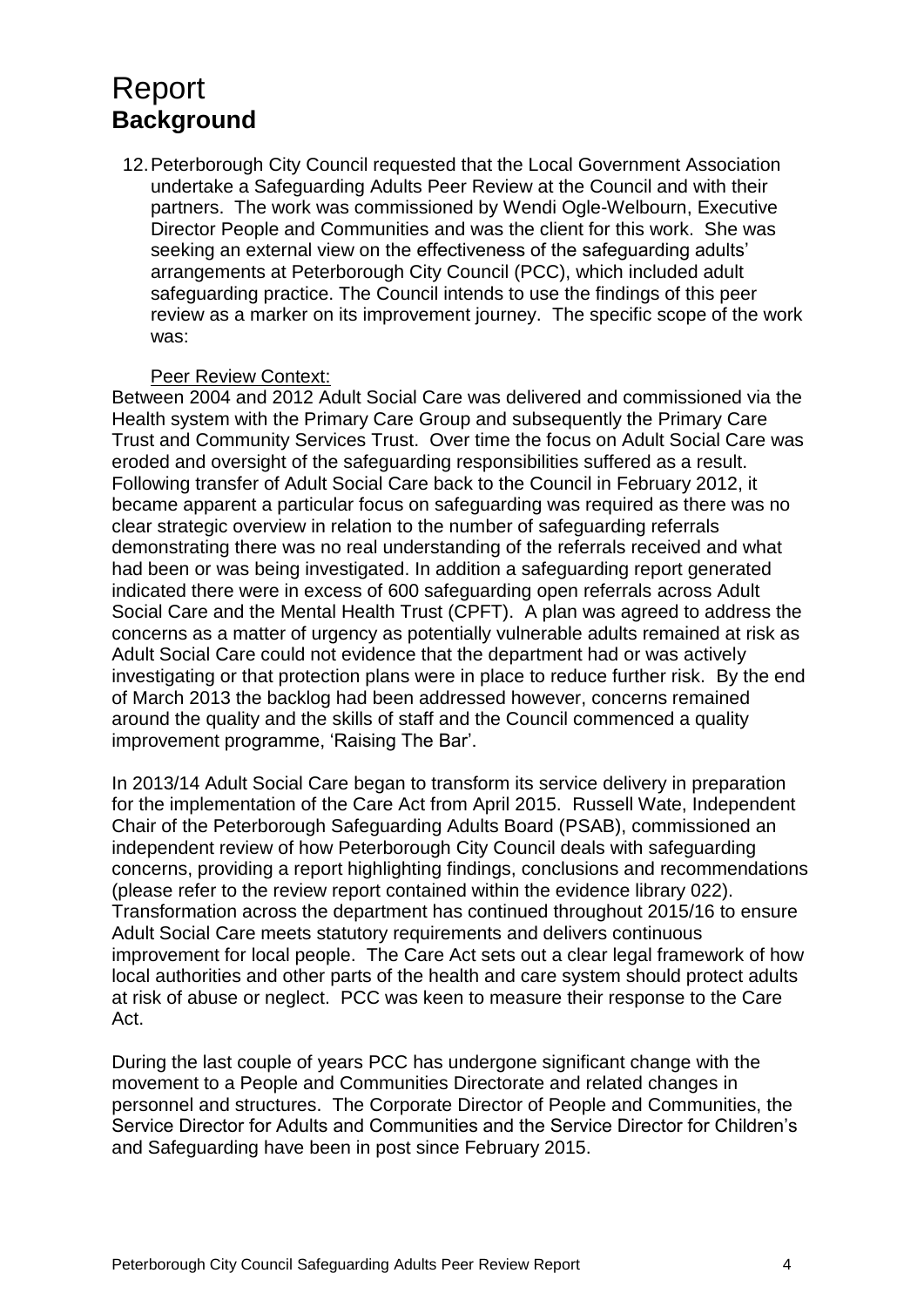The People and Communities Directorate is responsible for ensuring the needs of residents are met, particularly those that are most vulnerable. The directorate ensures the right services are provided to the right people, by the right people, at the right time, in the right place and at the right cost. The work of the directorate includes working with adults, children, families and communities, including schools and primary care. It supports adults and communities through the commissioning and delivery of targeted services to meet needs and ensures the delivery of services that build confidence, capacity and resilience within our communities.

#### **Scope:**

**Impacts and outcomes –** from a practice perspective, NOT from a user perspective (there are other ways of assessing service user experience; the focus should be on our approach to service delivery – is it able to evidence positive impacts and outcomes). How embedded is practice, are we able to demonstrate continuous improvement etc.?

**Strategic leadership and governance –** is our internal leadership model robust and safe, and is the interface between us and PSAB and vice versa clear and effective?

**Commissioning/QA/QI –** are our strategies and procedures robust and effective (even if only in principle – it may be too early to evidence anything practical), are joint commissioning arrangements with health effective and the effectiveness of the S75 with CPFT.

- 13.A peer review is designed to help an authority and its partners assess current achievements, areas for development and capacity to change. The peer review is not an inspection. Instead it offers a supportive approach, undertaken by friends – albeit 'critical friends'. It aims to help an organisation identify its current strengths, as much as what it needs to improve. But it should also provide it with a basis for further improvement.
- 14.The benchmark for this peer review was the Safeguarding Adults Improvement Tool (Appendix 2). These were used as headings in the feedback with an addition of the scoping questions outlined above. The headline themes were therefore:
	- Outcomes for, and the experiences of, people who use services
	- Leadership, Strategy and Working Together
	- Commissioning, Service Delivery and Effective Practice
	- Performance and Resource Management

15.The members of the peer review team were:

- **Wendy Fabbro** Director Adult Care and Health, Reading Council
- **Cllr Dale Birch** Executive Member for Adult Services, Health and Housing, Bracknell Forest Borough Council
- **Tracy Keats** Assistant Director of Safeguarding, NHS Nene and NHS Corby CCG's
- **Claire Crawley** Senior Policy Manager Adult Safeguarding, DoH
- **Nick Presmeg** Director for Commissioning Vulnerable Adults, Essex County Council
- **Phil Shire** Independent Safeguarding Consultant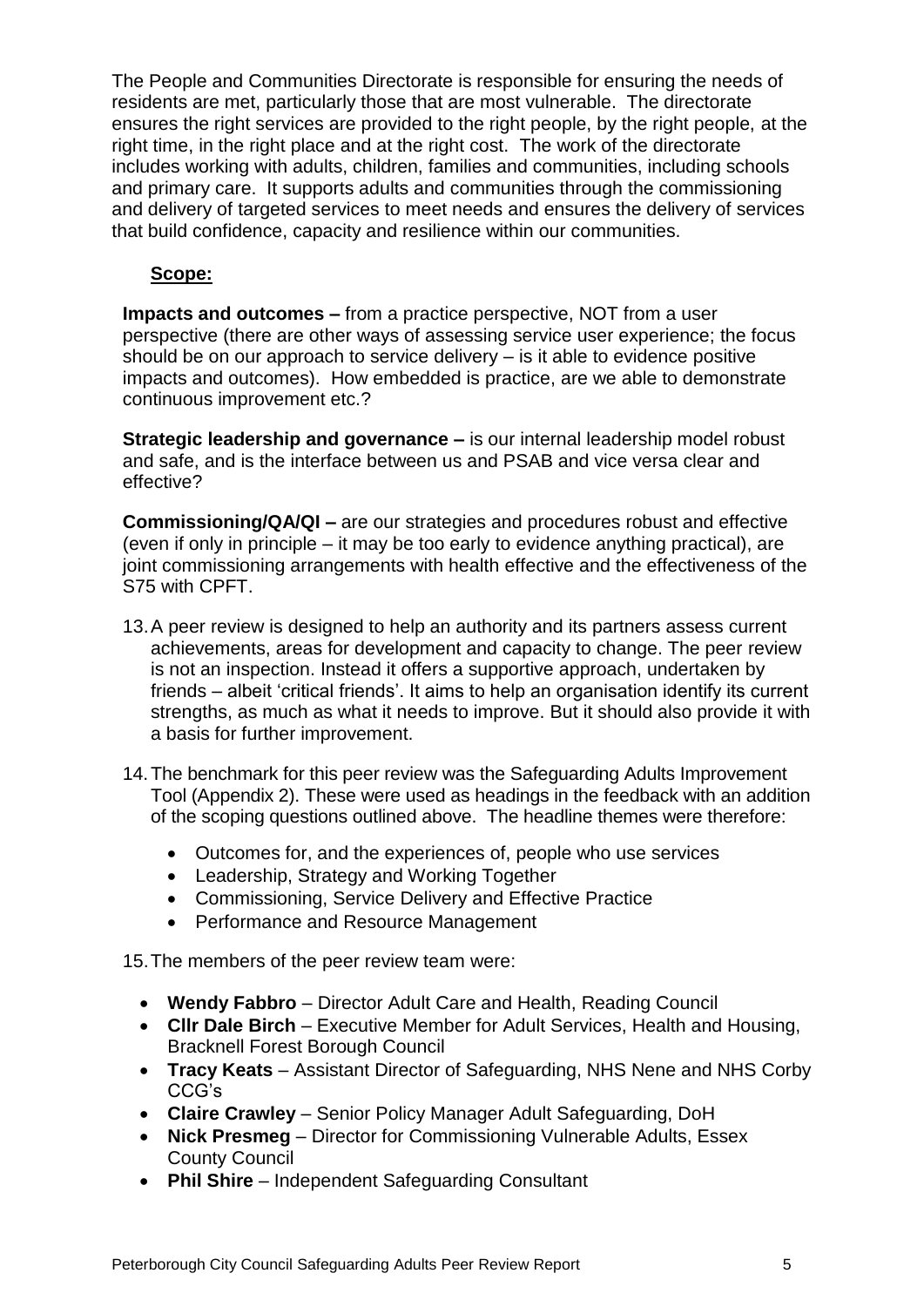- **Jonathan Trubshaw** Peer Review Manager, Local Government Association
- 16. The team were on-site for four days from Tuesday  $27<sup>th</sup>$  September to Friday  $30<sup>th</sup>$ September 2016. The programme for the on-site phase included activities designed to enable members of the team to meet and talk to a range of internal and external stakeholders. These activities included:
	- interviews and discussions with councillors, officers and partners
	- focus groups and interviews with managers, practitioners, frontline staff and people using services and their carers
	- reading documents provided by the Council, including a self-assessment of progress, strengths and areas for improvement
	- A review of a select number of case files
	- 17.The peer review team would like to thank staff, people using services, carers, partners, commissioned providers and councillors for their open and constructive responses during the review process. The team was made very welcome and would in particular like to thank Helen Gregg, Commissioner, People & Communities Directorate and Debbie McQuade, Assistant Director Adult Operations for their invaluable assistance in planning and undertaking this review.
	- 18.Our feedback to the Council on the last day of the review gave an overview of the key messages. This report builds on the initial findings and gives a detailed account of the review.
	- 19.The Care Act 2014 has put safeguarding adults on a statutory footing. The Care and Support Statutory Guidance defines adult safeguarding as "protecting a person's right to live in safety, free from abuse and neglect". The Care Act requires that each local authority must:
		- make enquiries, or ensure others do so, if it believes an adult is, or is at risk of, abuse or neglect. An enquiry should establish whether any action needs to be taken to other appropriate adult to help them.
		- cooperate with each of its relevant partners (as set out in section 6 of the Care Act) in order to protect adults experiencing or at risk of abuse or neglect

20.The aims of adult safeguarding are:

- To prevent harm and reduce the risk of abuse or neglect to adults with care and support needs.
- To safeguard individuals in a way that supports them in making choices and having control in how they choose to live their lives.
- To promote an outcomes approach in safeguarding that works for people resulting in the best experience possible.
- To raise public awareness so that professionals, other staff and communities as a whole play their part in preventing, identifying and responding to abuse and neglect.

21.There are six key principles that underpin all adult safeguarding work:

 **Empowerment** – Personalisation and the presumption of person-led decisions and informed consent. "I am asked what I want as the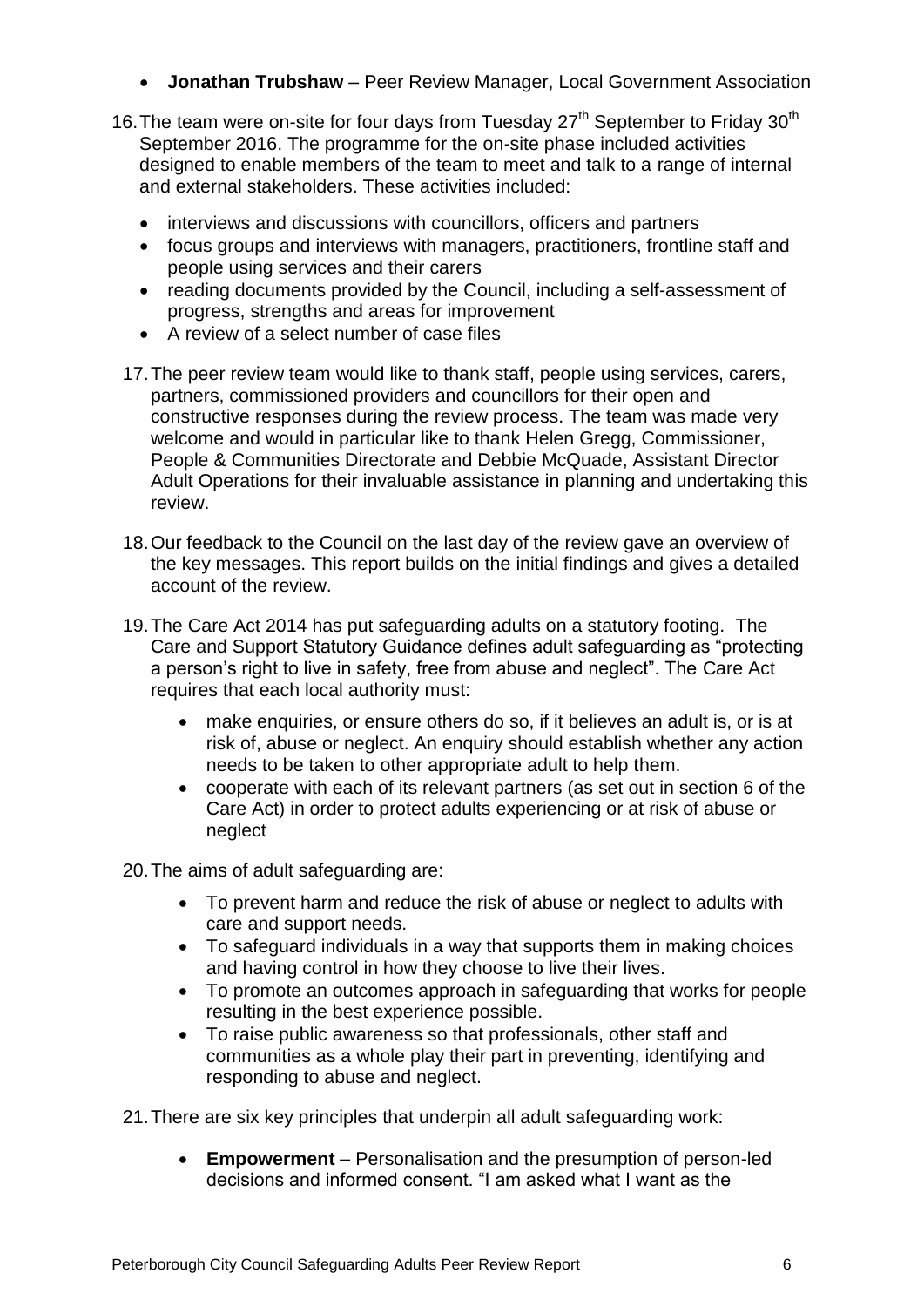outcomes from the safeguarding process and these directly inform what happens."

- **Prevention** It is better to take action before harm occurs. "I receive clear and simple information about what abuse is, how to recognise the signs and what I can do to seek help."
- **Proportionality** Proportionate and least intrusive response appropriate to the risk presented. "I am sure that the professionals will work for my best interests, as I see them and they will only get involved as much as needed."
- **Protection** Support and representation for those in greatest need. "I get help and support to report abuse. I get help to take part in the safeguarding process to the extent to which I want and to which I am able."
- **Partnership** Local solutions through services working with their communities. Communities have a part to play in preventing, detecting and reporting neglect and abuse. "I know that staff treat any personal and sensitive information in confidence, only sharing what is helpful and necessary. I am confident that professionals will work together to get the best result for me."
- **Accountability** Accountability and transparency in delivering safeguarding. "I understand the role of everyone involved in my life."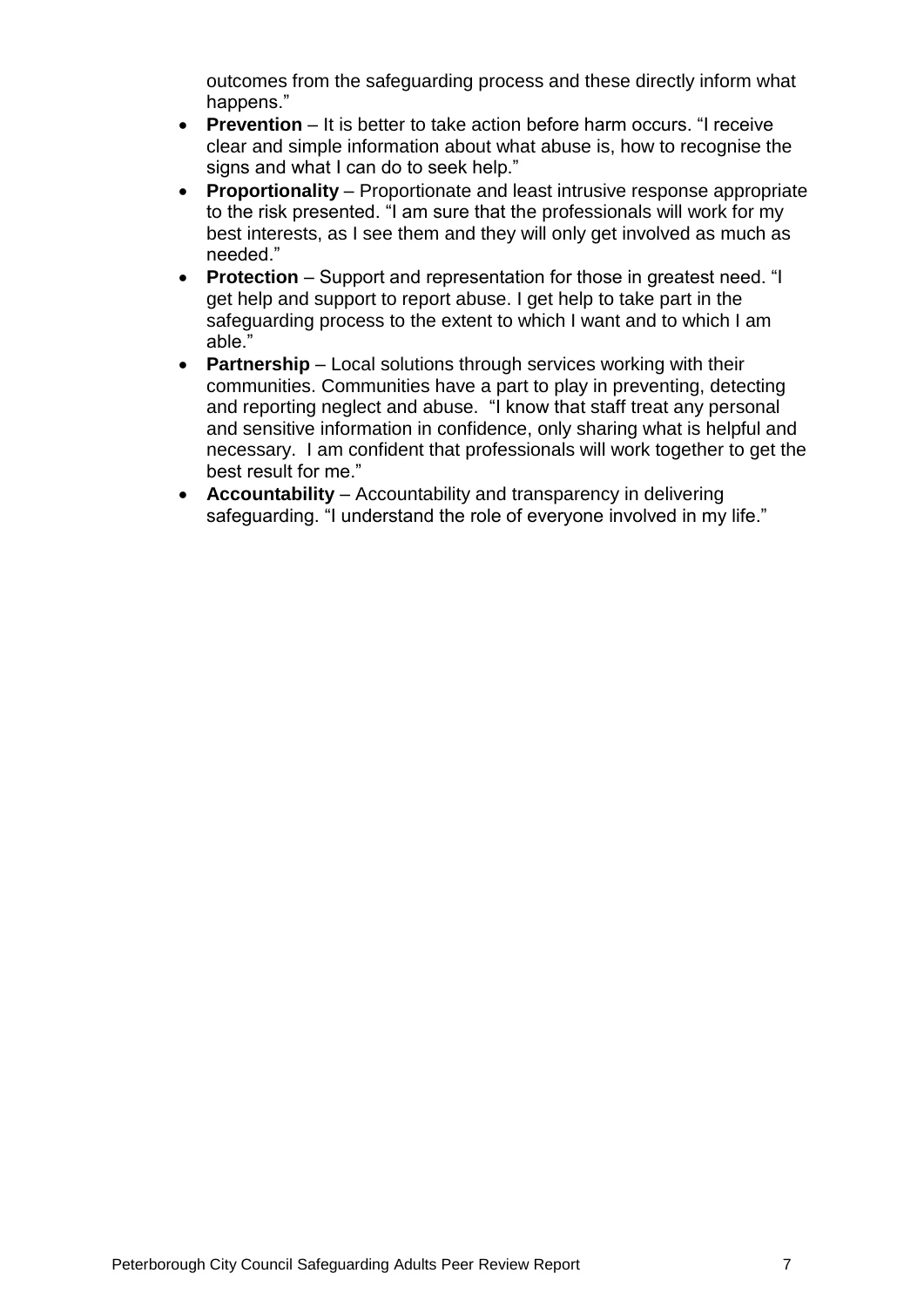### **Your Scope and our Response**

You presented the peer review team with a clear scope and related questions which we answer here.

**Impacts and outcomes –** from a practice perspective, NOT from a user perspective (there are other ways of assessing service user experience; the focus should be on our approach to service delivery – is it able to evidence positive impacts and outcomes). How embedded is practice, are we able to demonstrate continuous improvement etc.?

*The team saw strong examples of user focused practice that demonstrated positive impact and achievement of agreed outcomes. However the evidencing of impacts and outcomes was inconsistent and this was demonstrated within the case file audit. Staff reported that Framework-i does not adequately provide all the data necessary and so staff are finding ways of working round the system leading to information being held in a number of different places.*

**Strategic leadership and governance –** is our internal leadership model robust and safe, and is the interface between us and PSAB and vice versa clear and effective?

*The senior leadership is strong. Elected members are informed and supportive. There have been a number of changes in structure over the past two years and these are now creating a strong leadership model. The development of the Principal Social Worker was seen as providing a strong link between strategic and operational leadership.* Given the pace of change more now needs to be done to ensure that *these relationships are embedded throughout the directorate. The PSAB and the independent chair work well and the partnership is maturing.*

**Commissioning/QA/QI –** are our strategies and procedures robust and effective (even if only in principle – it may be too early to evidence anything practical), are joint commissioning arrangements with health effective and the effectiveness of the S75 with CPFT.

*There is a strong suite of policies in place, which are being revised and standardised. However, some of these had only recently been developed at the time of this review and more work needs to be done to ensure that the strategic vision and direction is fully operationalised. As policies are further developed more coproduction with practitioners would facilitate their adoption by frontline staff.*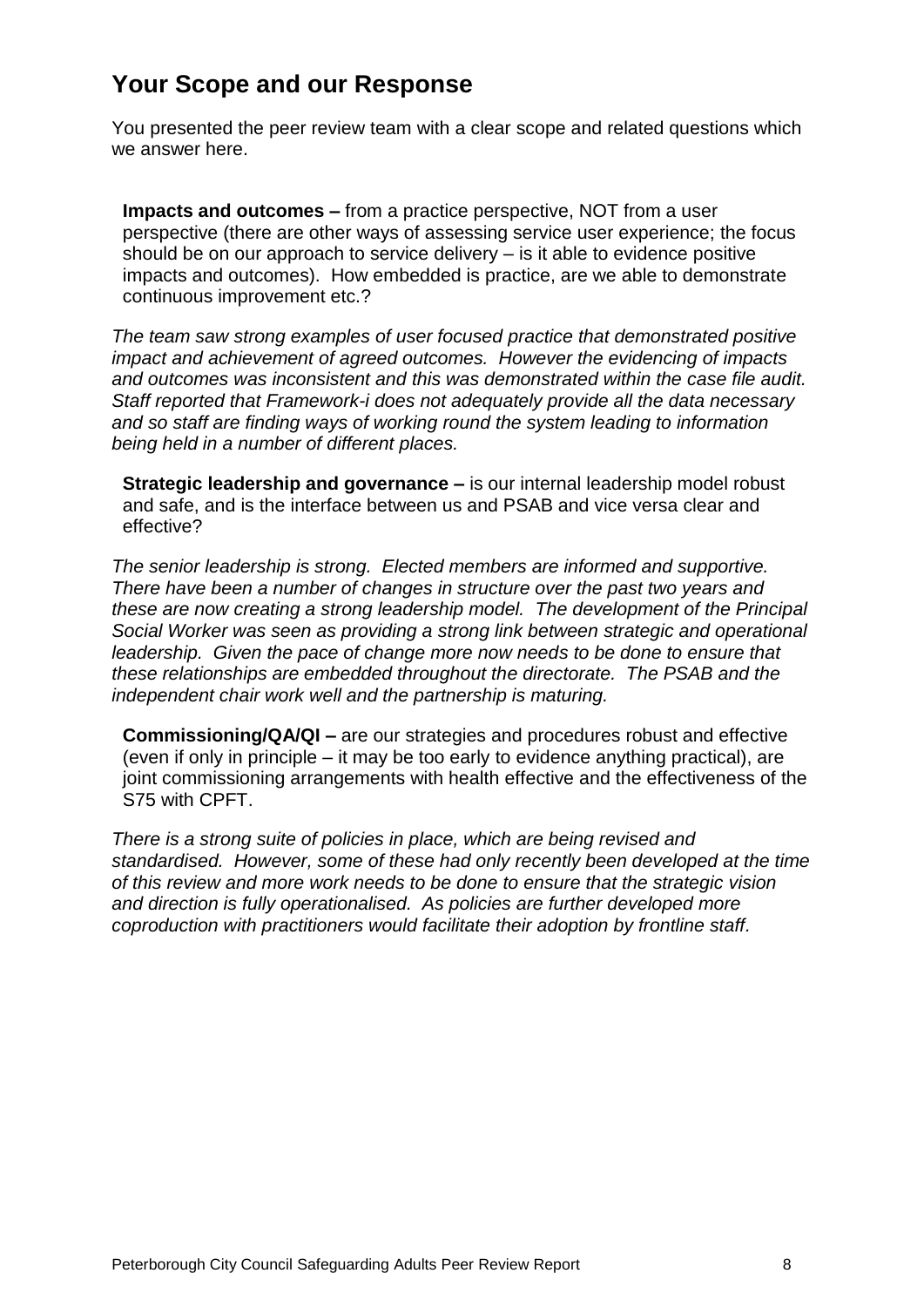# **Outcomes**

#### **Strengths**

- Senior management focused on QA and outcomes via the QA team structure
- Stronger SAB actively promoting MSP amongst all partners
- Healthwatch projects e.g. Wellbeing champions in Prisons
- Some staff articulated person centred and outcome focussed approaches

- Promote wider public awareness of safeguarding
- Consider impact of changing profile of the population and future demand forecasting to influence market shaping
- Ensuring quality of MSP through reflective practice and supervision to ensure that the philosophy is being embedded and making a difference
- Proportionate responses clearly communicated to referrers
- 22.The senior management team had a strong focus on quality assurance (QA). The Principal Social Worker (PSW) has a clear remit and is driving improvements in the (QA) arrangements through the QA team structure. In the team's view there could be benefits in including the PSW as part of the senior management team. This would strengthen the link between strategic direction and operational delivery as well as continuing the increased grip on QA.
- 23.The team was impressed with the way the SAB had undertaken an audit of Making Safeguarding Personal (MSP); this was noteworthy and innovative practice. The process had ensured that all partners had reflected on their practice and how they took accountability for MSP. This has given the partnership a valuable basis to build on.
- 24.The projects undertaken with Healthwatch showed good practice and helped identify safeguarding at an early stage. The team particularly noted the work of the prisoner engagement project, which acknowledged and addressed a hard to reach local demographic with significant health and wellbeing issues.
- 25.The frontline social work staff that the team met were clearly focussed on the individual and their needs. Staff openly articulated what MSP meant and how they were delivering this. They also described the change in working practices away from a process driven approach to a focus on the service user and how to meet their identified outcomes. The team observed interactions between staff and service users that were highly effective and very respectful. Other staff who the team met, including those in Financial Assessment and Reablement, were also impressive in the way they explained their highly individualised work and approach to MSP.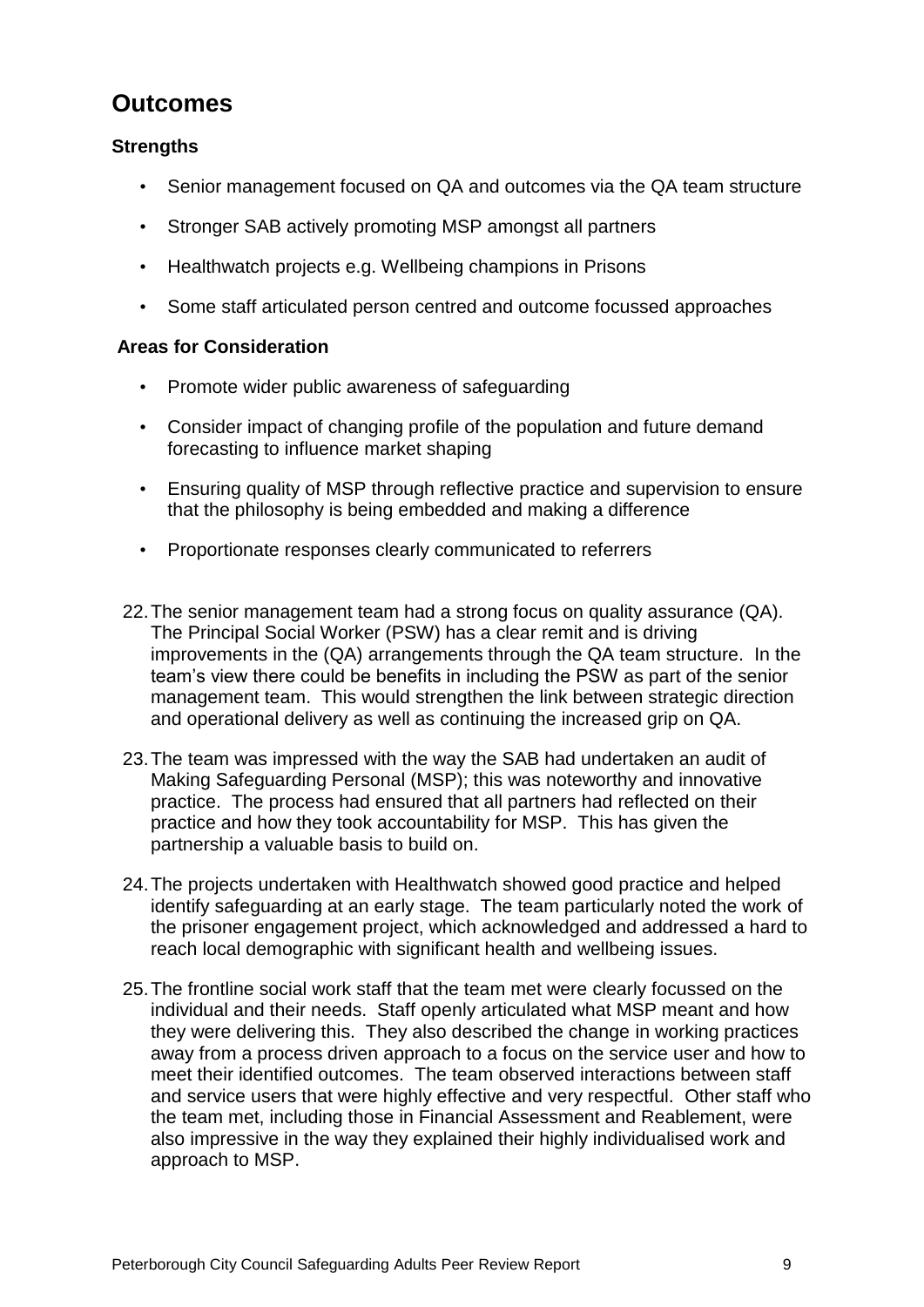- 26.The team heard from a number of sources, including a strong request from the Older People's Partnership Board, to increase public awareness of safeguarding issues. More information could be made available to the public about when safeguarding is happening and knowing what to do about it when a resident becomes concerned. The team was aware that information, such as leaflets, is already available; more could be done with community bodies, including further co-production, to increase ownership and help promotion to the wider public.
- 27.PCC is aware that there is an expected change in the population of Peterborough. The team was not aware of work to address the challenges that these changes will bring, including cultural challenges and how the partnership will meet these. Further work on demand forecasting could help Peterborough to specify the services and market offer that will be needed, and also to review the most effective way to engage with customers and communities to continually enhance wellbeing. In particular, other local authorities have acknowledged a preferred point of contact at hospital and amended service design (see Oxfordshire) , or engaged 'buddy' and social capital options to support and maintain independence (see Silverlinks example from C&RE) and '3 conversations' model from Partners in Change.
- 28.The team saw evidence that the management team received assurance, through audits, that MSP was taking place. However, the connection between the audit process and the line management process for assuring frontline practice was less clear. This needs to be more explicitly stated to enable clear instruction to be given to frontline staff.
- 29.More needs to be done to ensure a clear understanding of what becomes a safeguarding issue is clearly communicated to all those involved in the process. An example given to the team was that a referral had been made because of a flippant sign-in at a residential home, which may have required a management or QA response but did not on the presenting evidence justify a safeguarding response. There was a clear need to ensure a consistent and effective response to a safeguarding concern which includes pre-investigatory discussion with agencies rather than heading directly into a Section 42 enquiry.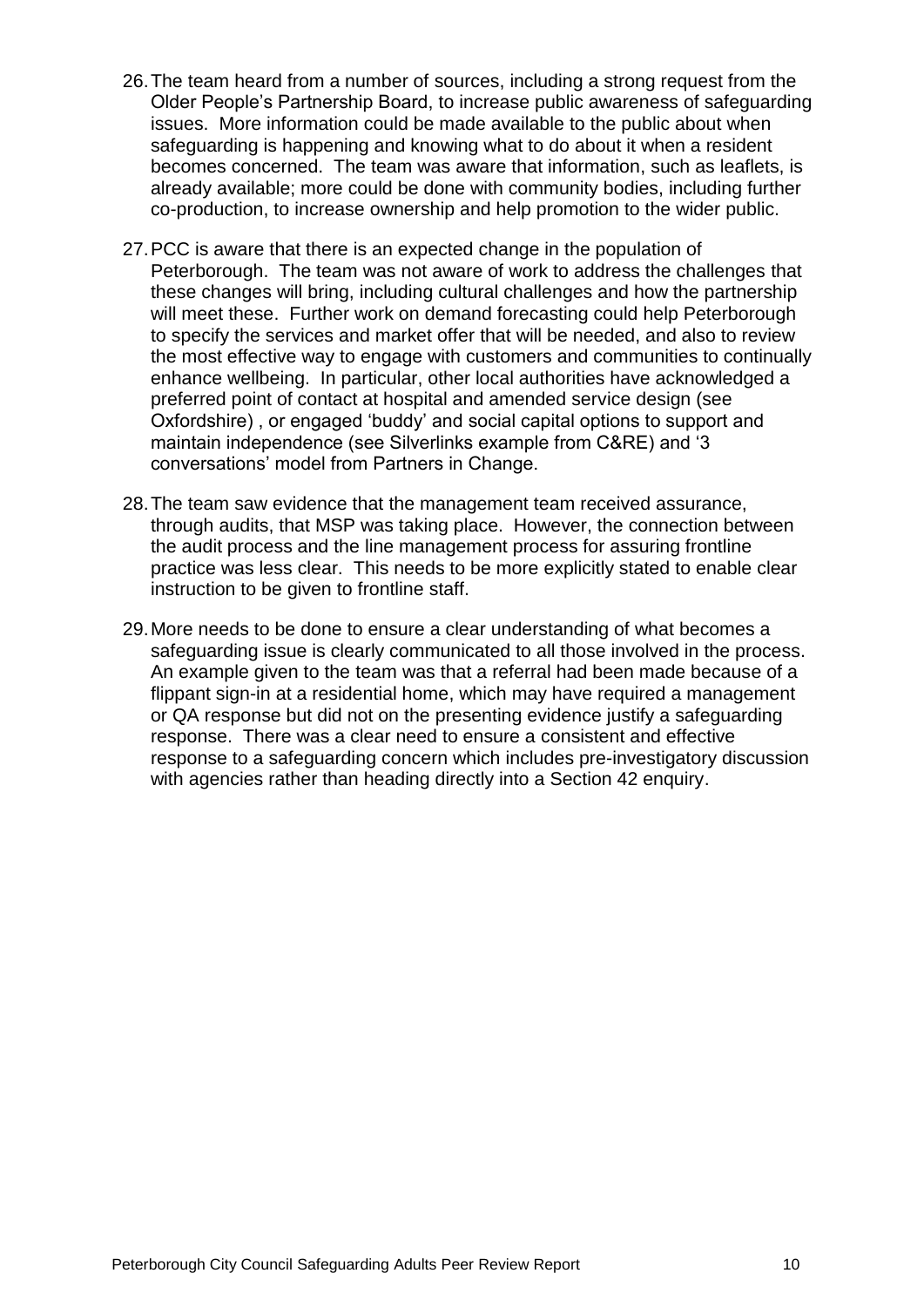# **People's experiences of safeguarding**

#### **Strengths**

- The Older People's Partnership Board is a valuable resource; vibrant, enthusiastic
- The Registered Managers forum is a vanguard
- Availability of advocacy, (contract expectations could be clearer in terms of response times)
- Language line is available for the wealth of diversity in the community (translators harder to access)
- Community connectors recognised as innovative

- The 'front line' and contact process / pathway is not clear, and could benefit from mapping and reordering
- Home from Hospital pathway requires a systemic review
- More and accessible information to the public
- Some perceptions of risk averse approach to safeguarding from legal services
- Limited application of the threshold presents a large number of referrals to MASH which affects their capacity to prioritise
- 30.The team was impressed by the members of the Older People's Partnership Board that they met. The individuals were enthusiastic and willing to engage with PCC and represent a significant resource to help deliver agreed activities. In the team's view this partnership was an asset that could be further built upon.
- 31.In the team's view the Registered Managers (RM) forum represented vanguard activity. This forum provides for those with statutory duties in the care provider market to share interpretation of quality expectations and best practice, and drive improvement in market quality systems. All registered managers are invited to attend the forum, which offers training and opportunities to network and obtain peer support. The council has funded a facilitator/trainer and there are guest speakers. The RMs who the team met valued the forum, which benefited from focusing on practice rather than contract and fee issues.
- 32.Advocates were said to be generally available for those that needed them and attention has been given to how this should be arranged with a new contract being introduced. The team received mixed evidence with regards to the new contract with some interviewees stating that they were pleased and could use advocacy, whilst others stated that some customers were not well served giving examples of having to wait weeks for an advocate to become available. There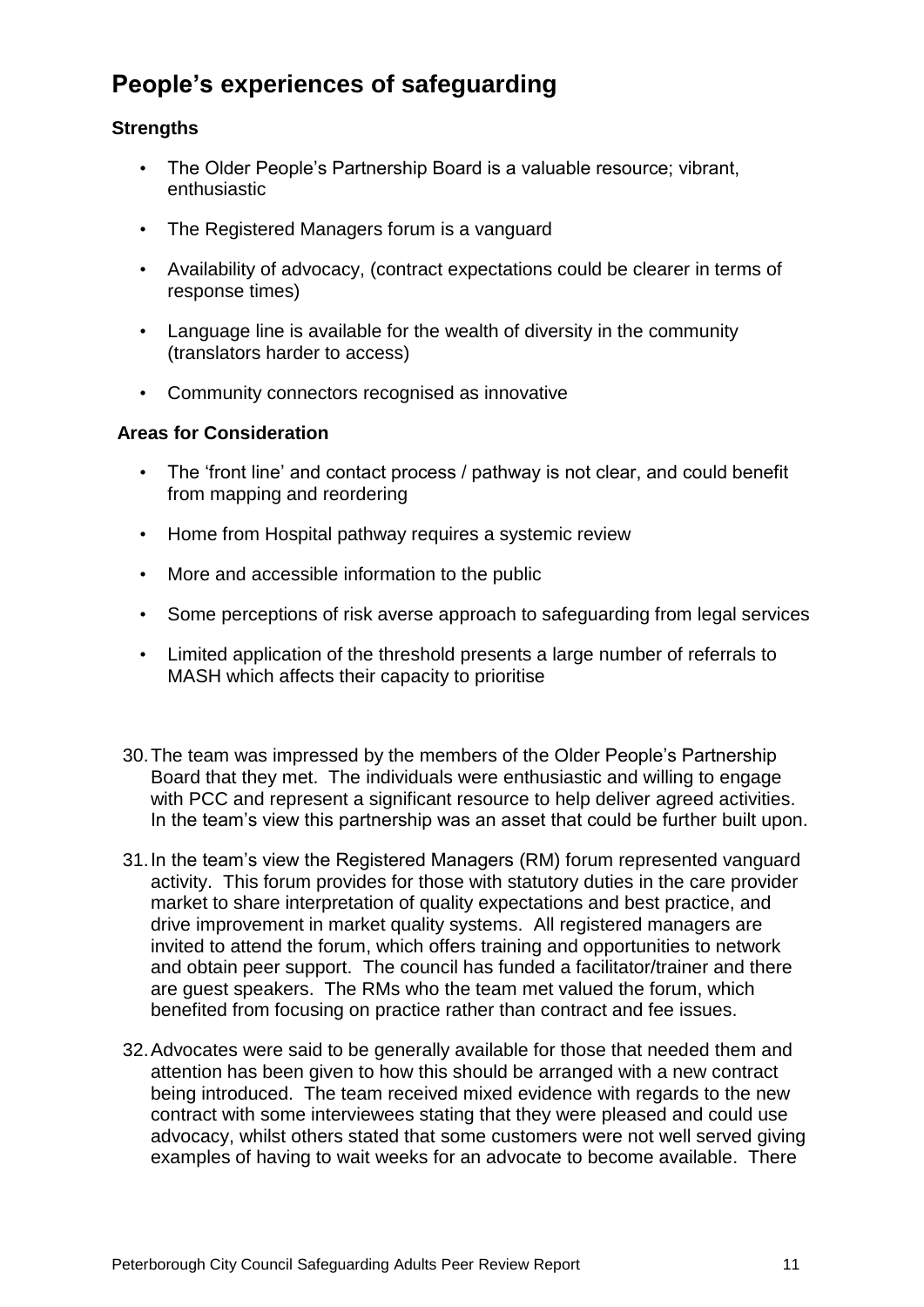is a need to ensure that operational staff within PCC know what the service specification is in terms of response times.

- 33.Some interviewees considered Language Line to be an asset in communicating with a range of people from different language backgrounds. Given the predicted increase in people, both in terms of numbers and from diverse geographical areas, Language Line is likely to become an even more important way of communicating with those who do not understand or speak English. Some participants also stated that access to translators was harder to arrange and this might present problems in the future if not planned for and addressed now.
- 34.The team was impressed with the use of Community Connectors (CCs), who were appointed from some of the harder to reach communities and helped police and others in community safety work. An example was given of how the CCs had been used to proactively work with their communities, following the Brexit vote to help prevent hate crime. A real strength of this initiative is that the people come from and are rooted in the communities with which they work.
- 35.The team was uncertain as to how the processes were set out for new contacts coming into the system. This would benefit from being clearly mapped out so that a person coming new to the system, both customers and staff would readily understand the various stages, what the triggers were and where any filters were applied. A clear map would also provide assurance that the right people are getting to the right services as has been set out in the mission statement.
- 36.In the team's view the Home from Hospital pathway needs a systemic review. Partners should consider together how they can better work to ensure that staff involved in transfers of care are fully aware of the requirements on the other agencies and that the focus is on the individual receiving the right care at the right time. Although there was a good record on levels of Delayed Transfer of Care (DTOC) there needs to be a high level of assurance that any early discharges are safe. The team heard examples of some patients being discharged who were not fully weight bearing and this might lead to increasing numbers of readmissions. The team recommends benchmarking readmission rates to see how these compare and where further action might need to be targeted.
- 37.The team heard from a number of participants that they would welcome more and more accessible documentation being made available to the public. The team was not aware of Easy Read information that was already available and it may be worthwhile for the partnership to consider what might readily be promoted in an Easy Read format. There may also be an opportunity to engage in coproduction with selected community groups where additional information is identified as being required.
- 38.The team considered that more understanding may be required between the case work and contract work, particularly where lawyers are involved. The triggers around removing people from their own home due to safeguarding concerns may need to be more fully appreciated by both legal and social work staff to ensure that risk is appropriately assessed.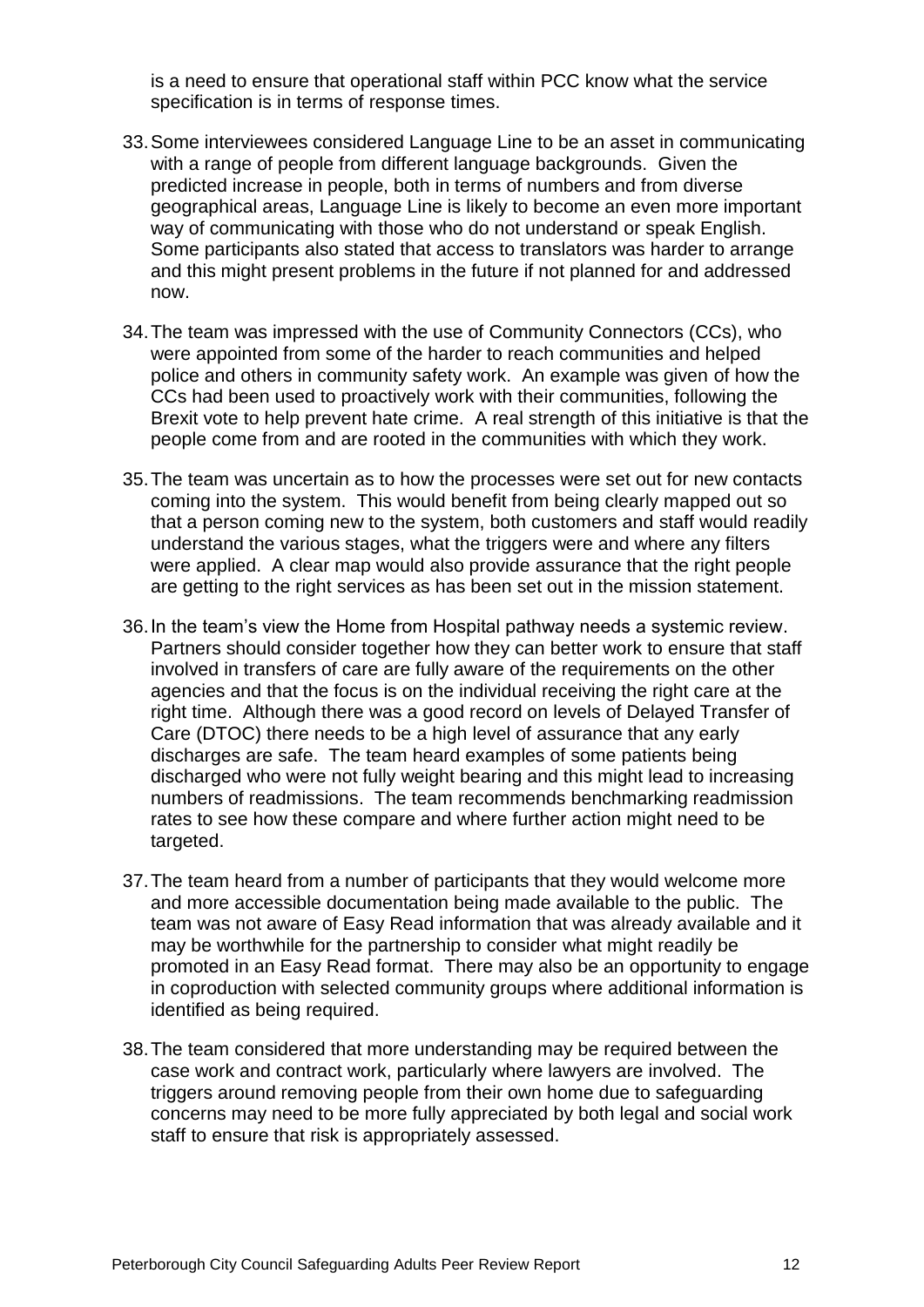39.In the team's view the significant number of referrals going through the Multi-Agency Safeguarding Hub (MASH) has the potential to overwhelm the system with inappropriate referrals. Further work on describing thresholds may need to be undertaken so that referrers are clear as to what an appropriate referral is and where best to take concerns of they are unsure.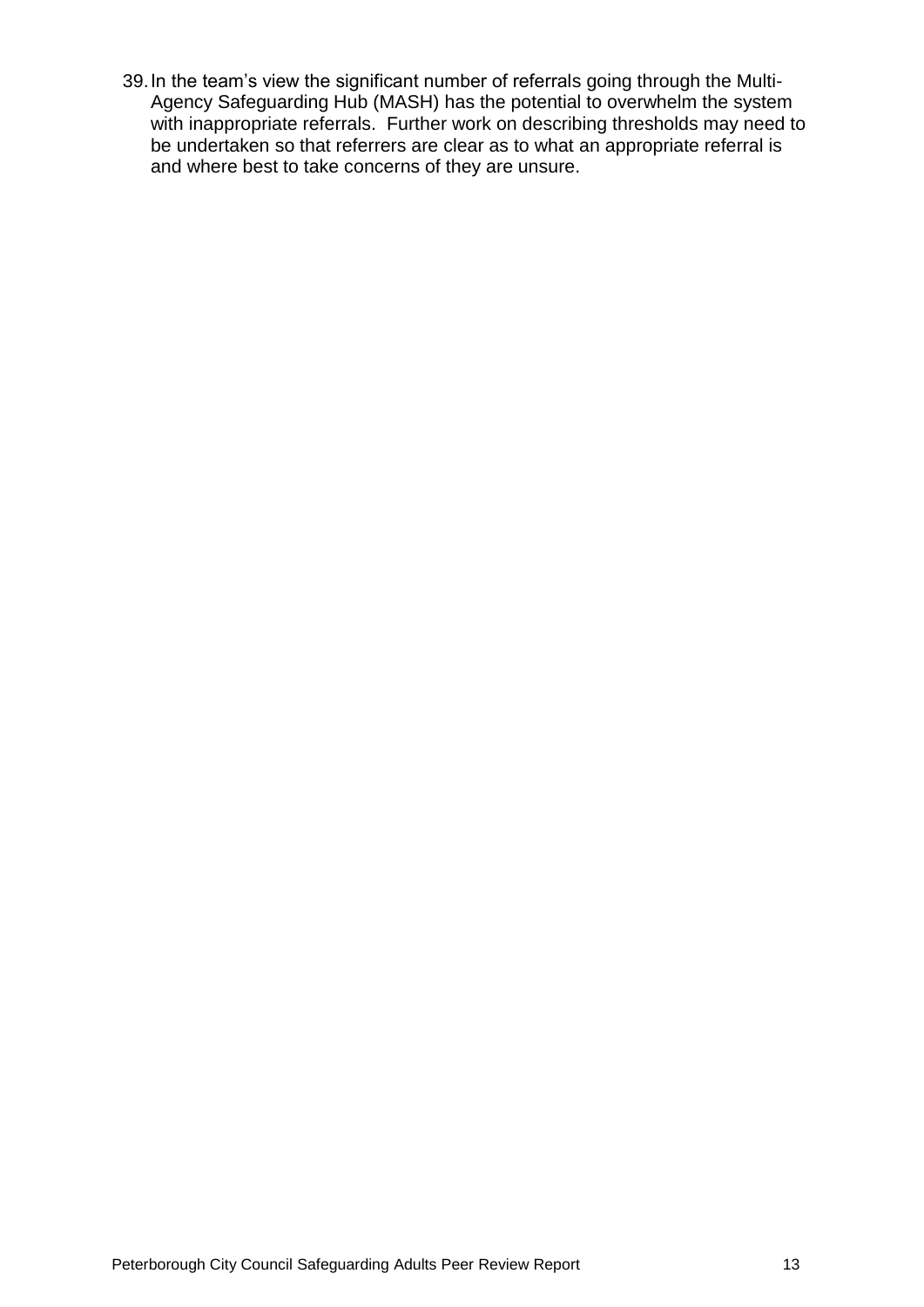# **Leadership**

#### **Strengths**

- Political leaders supportive and informed
- Wendi and team seen as strong and create principle and direction
- Very impressive financial assessment and income team
- Rapid delivery of a whole suite of policy and guidance
- Strong leadership from the statutory partners
- Strong professional leadership from PSW
- Home Services structure working well

- Is the leadership embedding its strategic direction throughout the organisation?
- Leadership needs to offer a narrative to explain and facilitate it would be useful to review the style, channels and effectiveness of the communications
- The multiple restructurings have left some staff confused about accountability for safeguarding
- Some political leaders could improve their visibility to operational staff
- There is more to be done to reassure staff and bring together the strengths from both Adults and Children's safeguarding models
- Some concern about Partners' consultation and involvement e.g. MASH
- 40.The team received evidence from across the wide range of interviews conducted that the Executive Director People and Communities and her management team have clearly provided strategic direction and created a set of principles to guide the directorate's work. There was support from elected members who were well briefed and who took an active interest in the adult social care agenda. There was also evidence of strong leadership from statutory partners that facilitate working together.
- 41.The team saw effective leadership within teams. Examples included the financial assessment and income team where staff were supported and encouraged to work with individuals to find the most appropriate solutions to meet their needs. Team members effectively led their cases and managers provided support, challenge and direction within the framework of the strategic principles.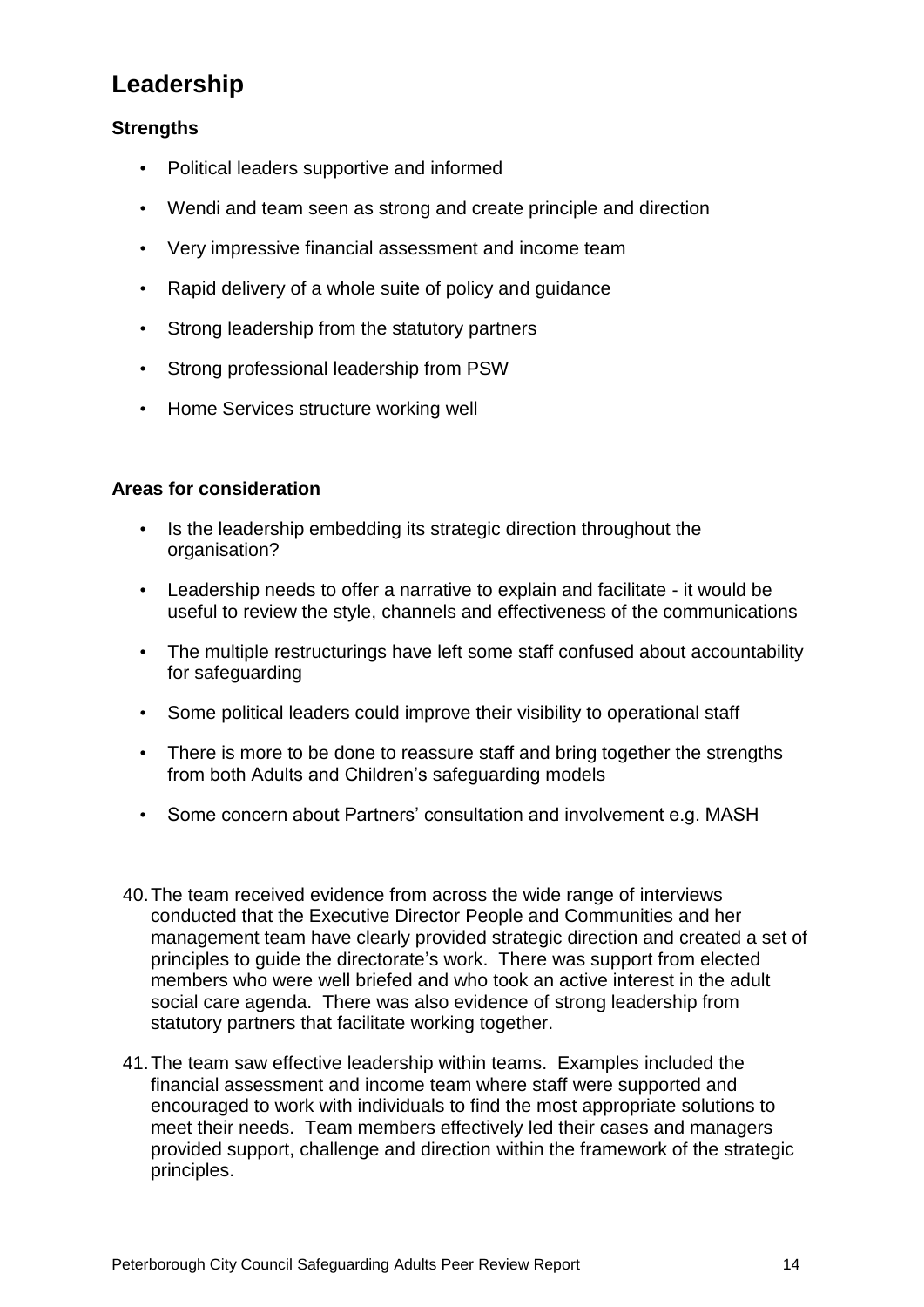- 42.The team saw evidence that there had been clear leadership in the rapid delivery of a large number of policies and guidance. This is on-going work that is being addressed with pace and grip. The PSW is providing strong leadership in ensuring that policies are being revised and operationalised, so that a consistent message is being provided to all staff.
- 43.It was clear to the team that a considerable amount of work had been undertaken in the months leading up to the review. The challenge is now to ensure that the strategic messages are embedded at all levels within the organisation. Senior manages already go out and meet staff and building on this informal practice as well as using established mechanisms, such as supervision, will provide opportunities to test the consistent application of strategic messages. Reviewing the multi-channel approach, using different ways of communicating with people will help people understand and apply the strategies to their day to day practice. It may be useful to engage further with staff and involve them more in the coproduction of the information they receive.
- 44.The team was impressed with the Home Services; the people participating in the review took a strong position on the delivery of their work, with a focus on the individual and convinced the team that they knew their strategic direction and what they were doing to achieve this. The representatives from Axiom expressed clearly how they are applying MSP and were well informed on a wide range of safeguarding issues.
- 45.The team received a small number of comments from some front-line staff that there had been a number of organisational restructures in a relatively short period of time and that this had left them uncertain as to where the accountability for safeguarding was held. In the team's view this will be addressed through the consistent application of the arrangements that have been put in place and the on-going engagement with staff, not least through the work of the PSW.
- 46.The team received a couple of comments that some operational staff would welcome more visibility from their politicians. Some staff said that they would find it helpful to hear the vision and direction directly from their political leaders.
- 47.Some of the interviewees expressed a concern that the coming together of Children's and Adults under one People and Communities Directorate have resulted in the perception that one department's delivery model is favoured over another. These perception issues will need to be addressed to help closer working and learning about best practice, wherever it originates, to create a single model that works well.
- 48.The current model of the MASH requires consideration as this does not appear to be working within a national framework in terms of multi-agency working. Good engagement from health is crucial as often their information underpins effective decision making on risk assessments.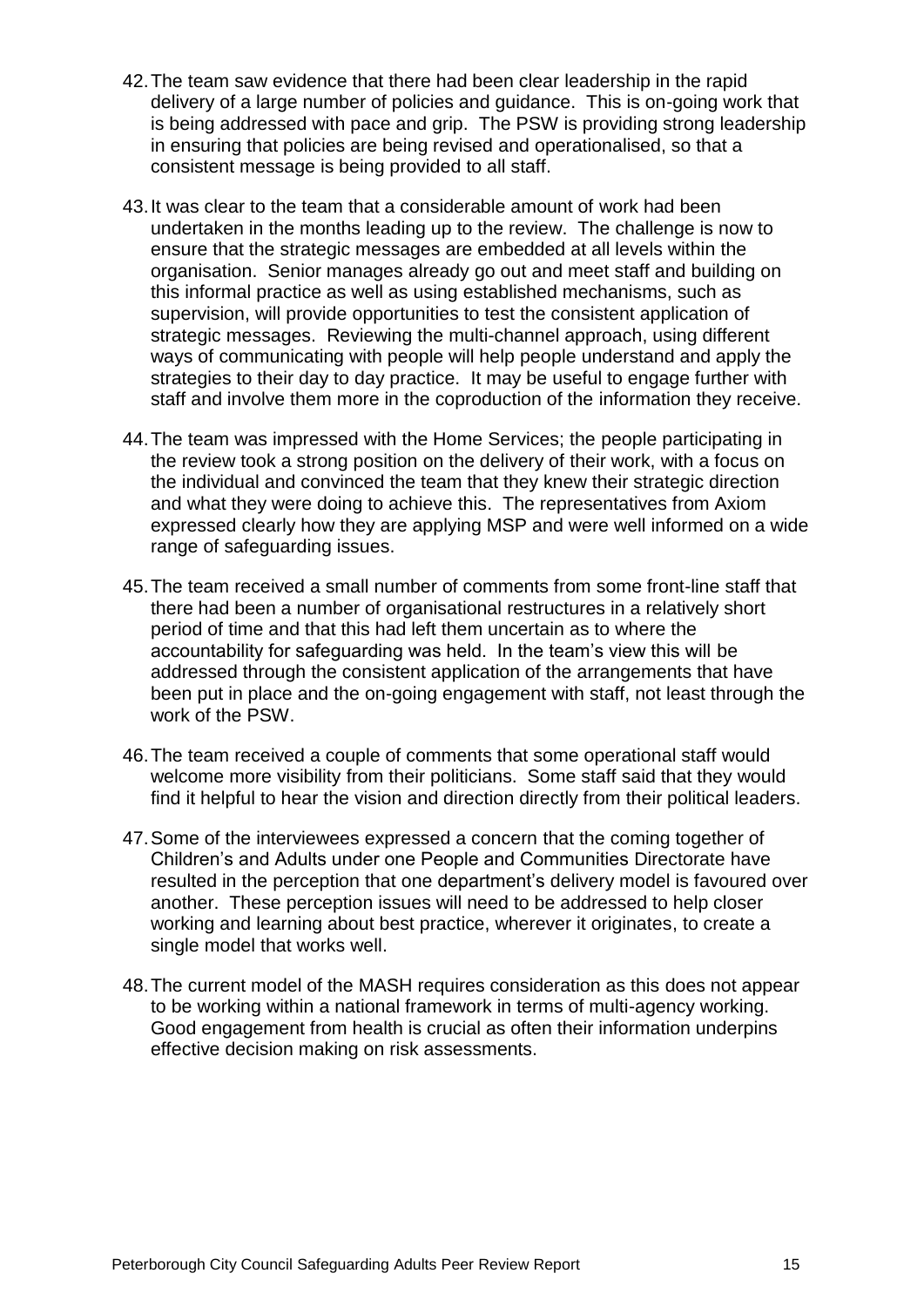# **Strategy**

#### **Strengths**

- Good suite of strategies and policies that will take you in the right direction
- Some bold innovative structures starting to deliver, e.g. Home Services, QA
- Some innovative policies e.g. Self-neglect and 'Hoarding'
- Partners are becoming more involved with strategy creation

- Status of some strategies not yet clear
- We have not had sight of the implementation plans for new strategies
- It would help staff if these were co-created and easily accessible
- MSP is clear in the policy and strategy, but some staff unable to describe what this means to them
- The first contact / triage appears confusing and needs review
- Thresholds for Section 42 enquires is unclear
- Joining the dots right time for a systemic review of how the policies fit, and how they are embedded
- 49.There was a clear link with the strengths in leadership and the creation of a good set of strategies and policies that are being standardised and form the basis for a well-defined strategic direction. There were examples of innovative strategies, including those to address self-neglect and the issues of hoarding. From the strategy documents and through discussions it was evident that partners are becoming more involved in the development of strategies, which creates a more joined up and consistent approach to issues. Given that there is now a strong suite of policies there may be an opportunity to set out how these all work together to deliver the strategic vision; to 'join the dots'.
- 50.Strategic decisions to put some structures in place are beginning to prove their worth. Home Services were well regarded by the people that the team interviewed and the QA arrangements are becoming more robust and providing useful feedback.
- 51.Some of the frontline staff that the team met with said that they were unclear as to the status of the multi-agency policy and procedures. With the recent rapid development and dissemination of some policies it would be helpful if managers made sure staff knew and felt confident in applying the current ones.
- 52.The team saw no evidence of an implementation plan for the strategies that had been developed. There is a concern that without a clear understanding of the implementation requirements staff will not be able to apply the strategy through their day to day work.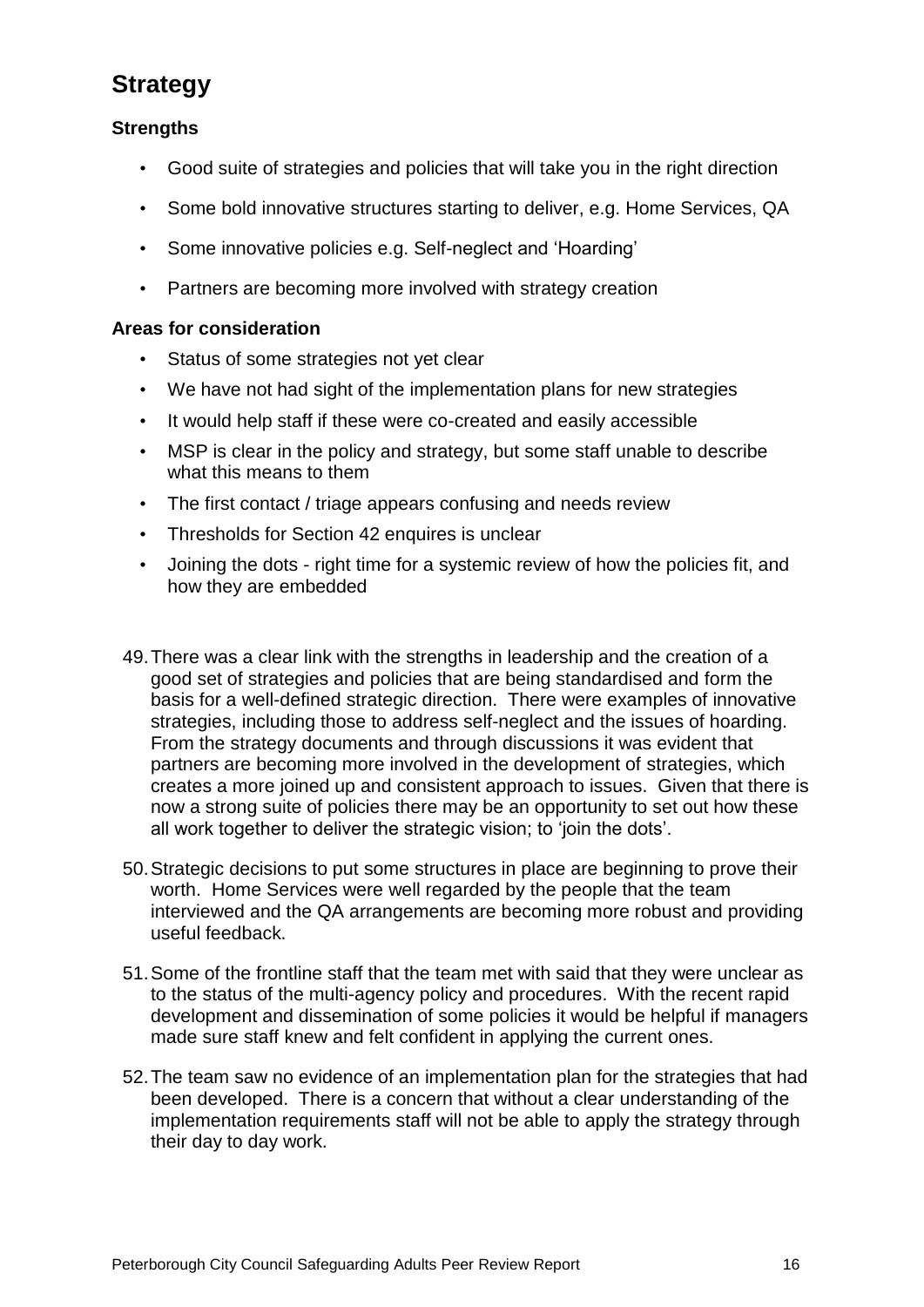- 53.In the team's view, more co-creation of strategies with staff would help ensure a whole system understanding and application of the strategic intentions. Practitioner involvement in the design of strategies would help gain buy-in and ensure validity with other frontline staff.
- 54.Although some staff were very clear on what MSP and being person centred meant for them this was not universally understood. Some staff the team met with were not able to say what MSP meant. Managers need to ensure that all their staff are able to articulate what MSP means and how they deliver this for individuals through their work.
- 55.The pathway through First Contact and Triage was confusing for some of the staff that the team met. It would be helpful to have this clearly mapped out so that there is a consistent understanding of how the process works. The pathway should also set out how the strategy is being delivered.
- 56.Some of the providers that the team met with stated that they sometimes were unclear as to when or why an enquiry was being started. The thresholds for Section 42 (S42) enquiries needs to be firmly set out and communicated to all those involved in the process so that is a consistent understanding and approach.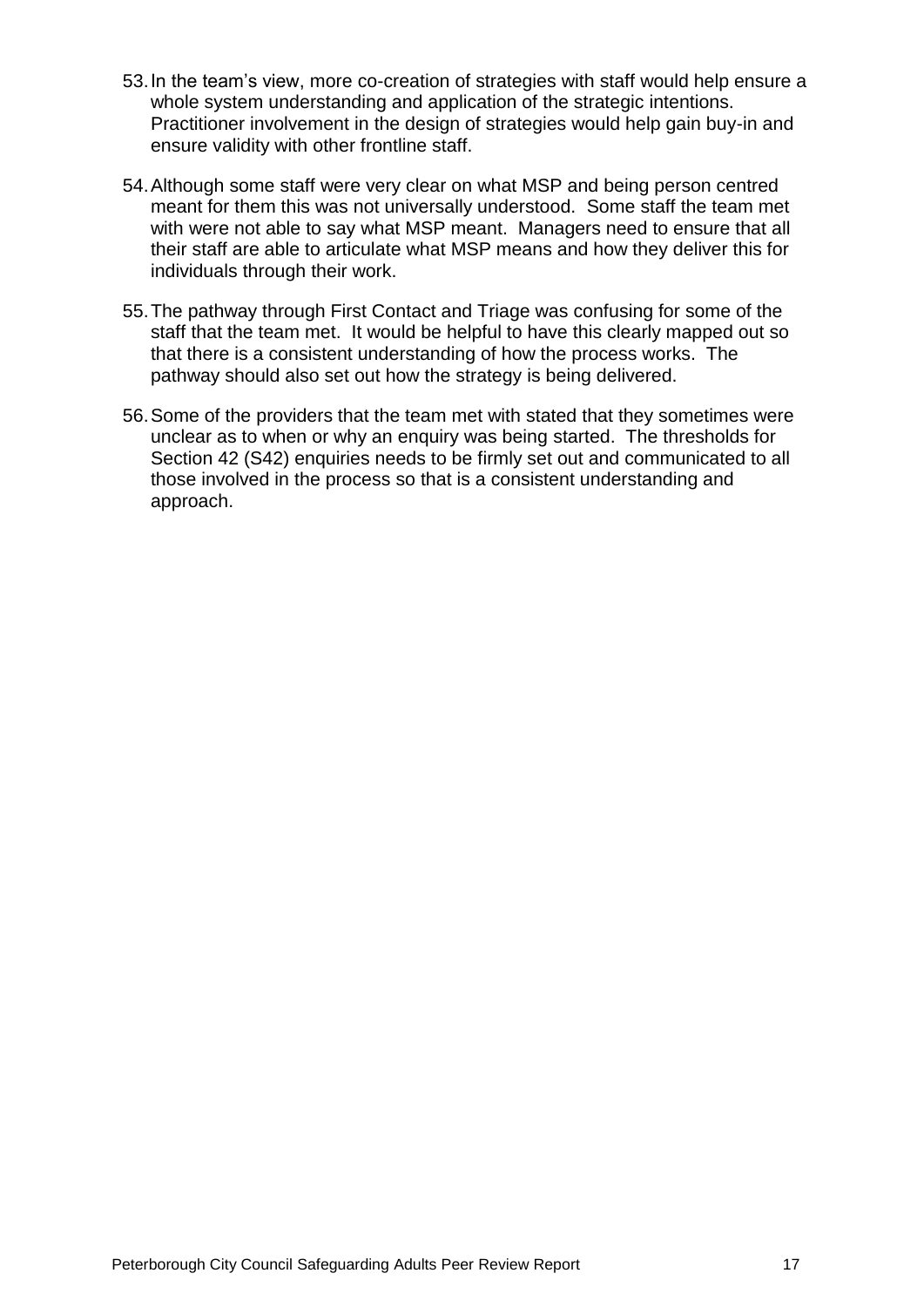# <span id="page-18-0"></span>**Commissioning**

#### **Strengths**

- Appear to be focused on achieving savings
- Clear view of the market and the MPS is well written, and indicates next steps
- Contracts in Health and Social Care are clear on safeguarding responsibilities
- Registered managers forum an important asset to understand the market

- The Commissioning 'philosophy' needs to be clarified and the 'target operating model' defined
- Senior management team respected, but commissioning response and process slow
- Co-commissioning with service users and third sector involvement needs to be clearly demonstrated
- Commissioning intentions MPS could say more on market analysis re: capacity, volume, quality and competency
- QA, informatics and contract monitoring information could be more joined-up
- Roles and responsibilities with respect to S117 and CHC could be further developed
- Where is Transforming Care Programme on the radar?
- Legal services need to be more joined up between case work and contract approval
- 57.In the team's view there was a focus in the commissioning work on achieving savings. Given the financial pressures faced by local government this should be seen as a strength.
- 58.The Market Position Statement (MPS) was well written with a clear view of the market. "Hot spots" were identified along with the action required to address these.
- 59.The contracts in health and social care issued to providers were clear on safeguarding responsibilities. This was seen to be a particularly important aspect in maintaining the relationship with providers to ensure that they work with the council. When providers enter into a relationship with the council they are clear on their duties and what is expected of them.
- 60.The Registered Managers' forum is an important asset. The information from this group helps develop the understanding of the market. This intelligence is then used to develop contracting intentions and future iterations of the MPS. The team received positive comments from providers regarding the senior management team and this is a strong foundation for working together with the market place going forward.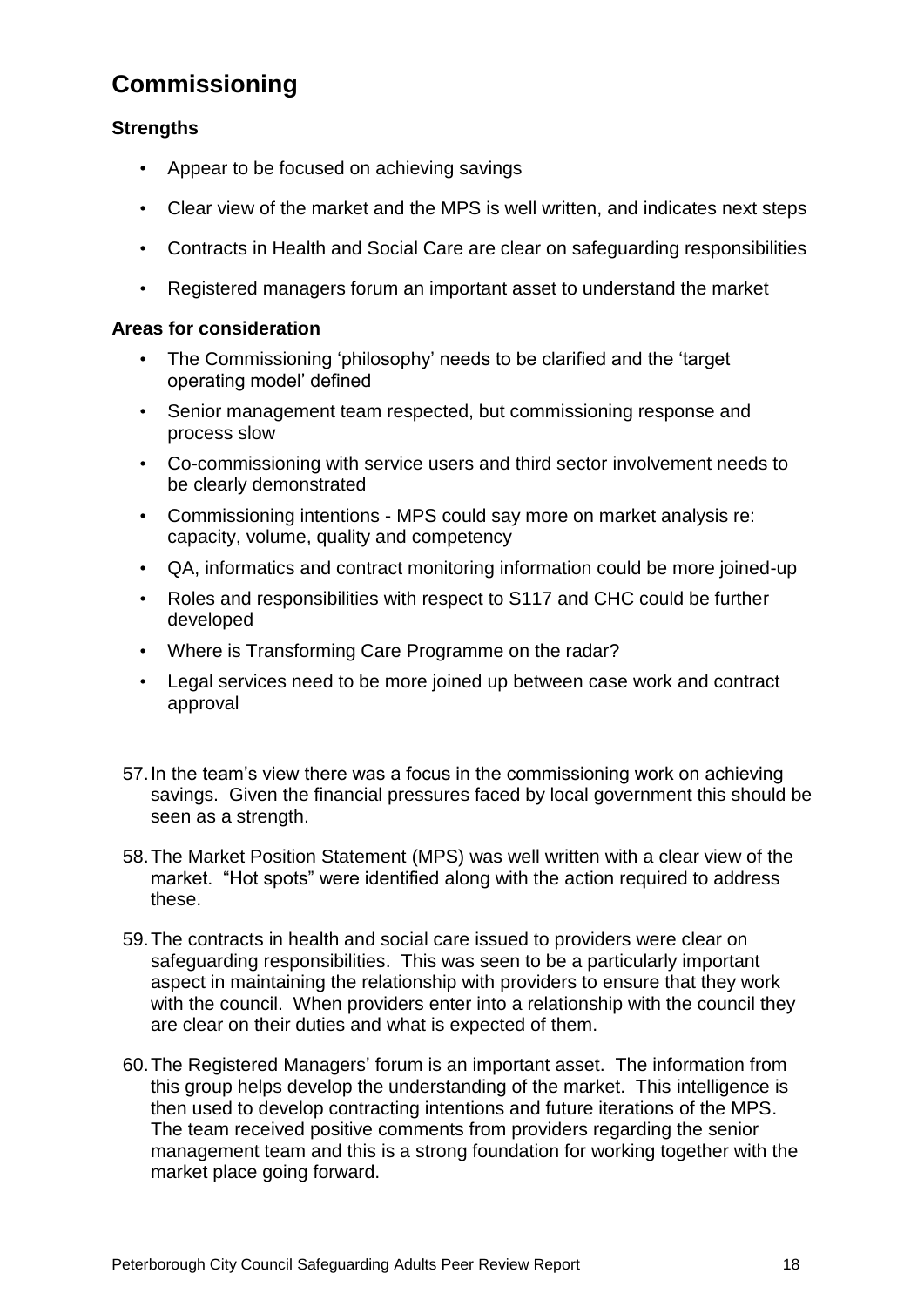- 61.In the team's view there needs to be a clearer understanding of the council's commissioning philosophy; setting out what is it that commissioning will achieve. The target operating model also needs to be defined so that there is an understanding of what success looks like and how progress towards this is being monitored. This will need to take into account predicted demographic changes and changes in the market and therefore how commissioning will take account of these and help shape future developments. More definition could also be given to the commissioning intentions for addressing the Hot Spots identified within the MPS, as well as more detailed intelligence as to why the Hot Spots occur. This would lead to more sophistication as to what needs to be purchased in the coming years.
- 62.The team received comments from some providers that the commissioning process could be slow to respond to issues raised. However, the team did not receive evidence one way or the other.
- 63.The team did not see evidence of co-commissioning with service users. Where this does occur this could be presented as a strength and used as a basis for developing service user engagement and feedback.
- 64.The team was unclear as to how the QA intelligence, informatics and contract monitoring information all came together to provide a coherent picture to inform future decision making. These need to be brought together in one information set that ensures coordination and avoids any duplication of data collection.
- 65.Roles and responsibilities with respect to Section117 and Continuing Health Care (CHC) could be further developed. The team understood that there was a dispute between PCC and the CCG regarding Section 117 responsibilities. In addition there was a poor perception of CHC across the partnership, which included poor recruitment to posts and a delay or reluctance to carry out assessments. These need to be discussed and clarified at a strategic level to ensure robust partnership working.
- 66.In the team's view there appeared to be little evidence of attention being given to the Transforming Care for learning disability services. The strategic vision and delivery programme was not discussed or shared with the team. There also needs to be a clear set of expectations regarding what the council wants to get from the programme.
- 67.The team was concerned that some of the legal staff that they spoke with, who were working on cases relating to safeguarding, did not appear to be fully familiar with the safeguarding clauses within the major and framework contracts and how these requirements could be interpreted within the context of other legislation. The team was aware that solicitors provide advice on individual cases and are neither involved in the contracting side nor necessarily consulted at a policy level. Social workers can only seek legal advice with their manager's agreement. This could present difficulties when working with providers to ensure they are clear on what is expected of them.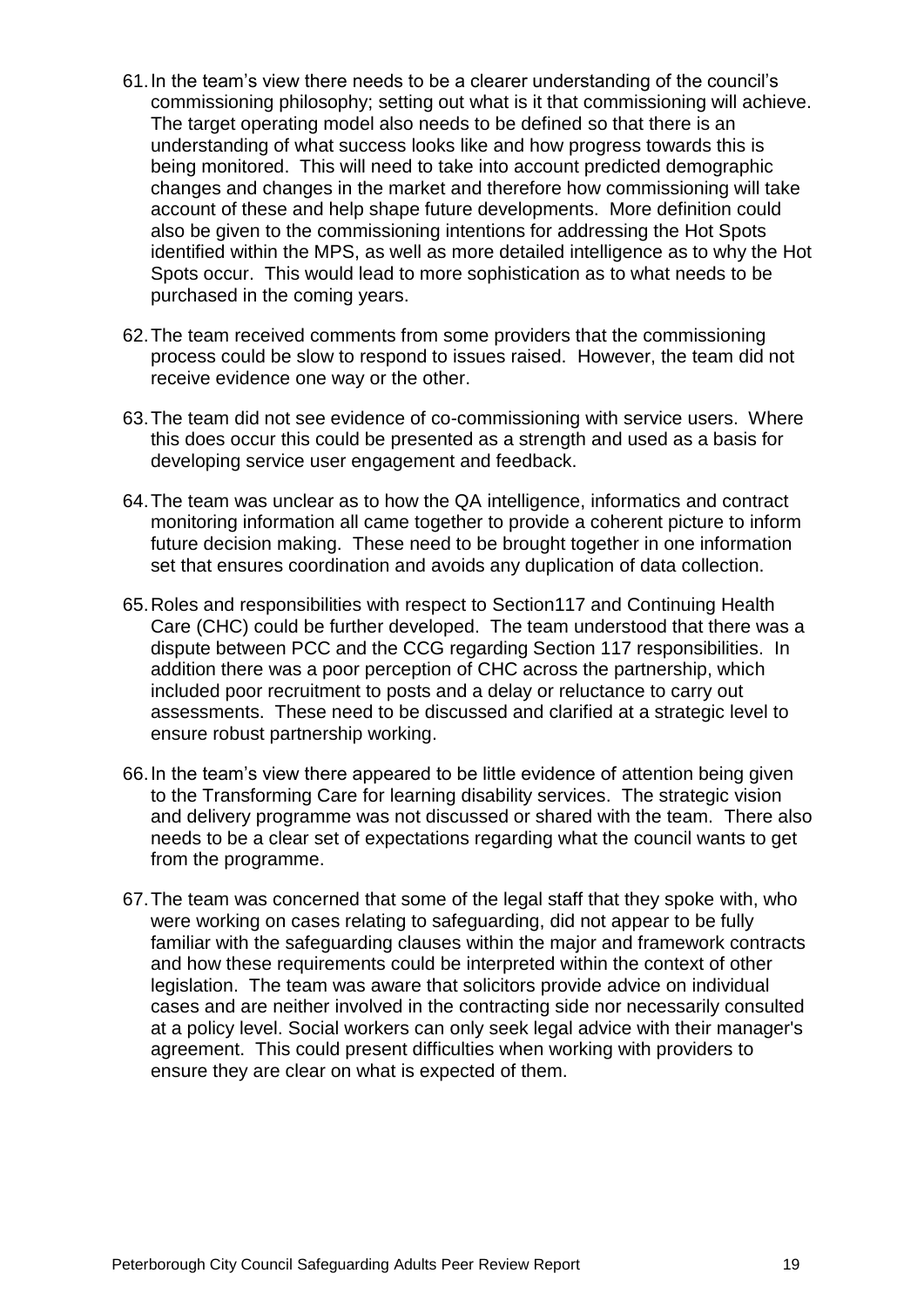# **Safeguarding Adults Board**

#### **Strengths**

- The independent chair is very highly regarded and respected, willing to learn and develop
- SAB is working well with good attendance from partners with an improving strategic focus
- It is clear there is collaborative planning
- SAR subgroup is working well (clear policy, procedures, attendance and focused)
- Some good projects undertaken by Healthwatch (hydrotherapy, prison, cancer centre)
- Constructive feedback from providers regarding audit tool kit

- It might be helpful to re-launch a statement on Local Authority accountability and all other roles e.g. involvement of health leaders. Would be useful to map process and roles, set up an executive group of statutory partners
- Improve the learning between SAB and practitioners
- Further work to embed MSP across the partnership e.g. recording outcomes appears to be inconsistent and incomplete
- Reissue template and agenda for strategy meetings to clarify purpose and outcome
- 68.The team heard wide ranging support and appreciation for the SAB's independent chair. He was held in high regard and his role in developing the partnership was recognised by those participating in the review.
- 69.The team heard evidence that the SAB worked well, both in the way meetings were conducted with members attending regularly and in the way partners worked collaboratively to achieve objectives. There was an appreciation that arrangements at the Board had improved and there was a greater strategic focus for the work undertaken. The Safeguarding Adult Review (SAR) subgroup was recognised as being effective and useful mechanism for learning when issues were referred.
- 70.The projects undertaken with Heathwatch were noted in a number of interviews. It may be worth reflecting on the reasons why the Healthwatch work received such levels of recognition and considering how these factors could be transferred to help projects with other organisations across the partnership.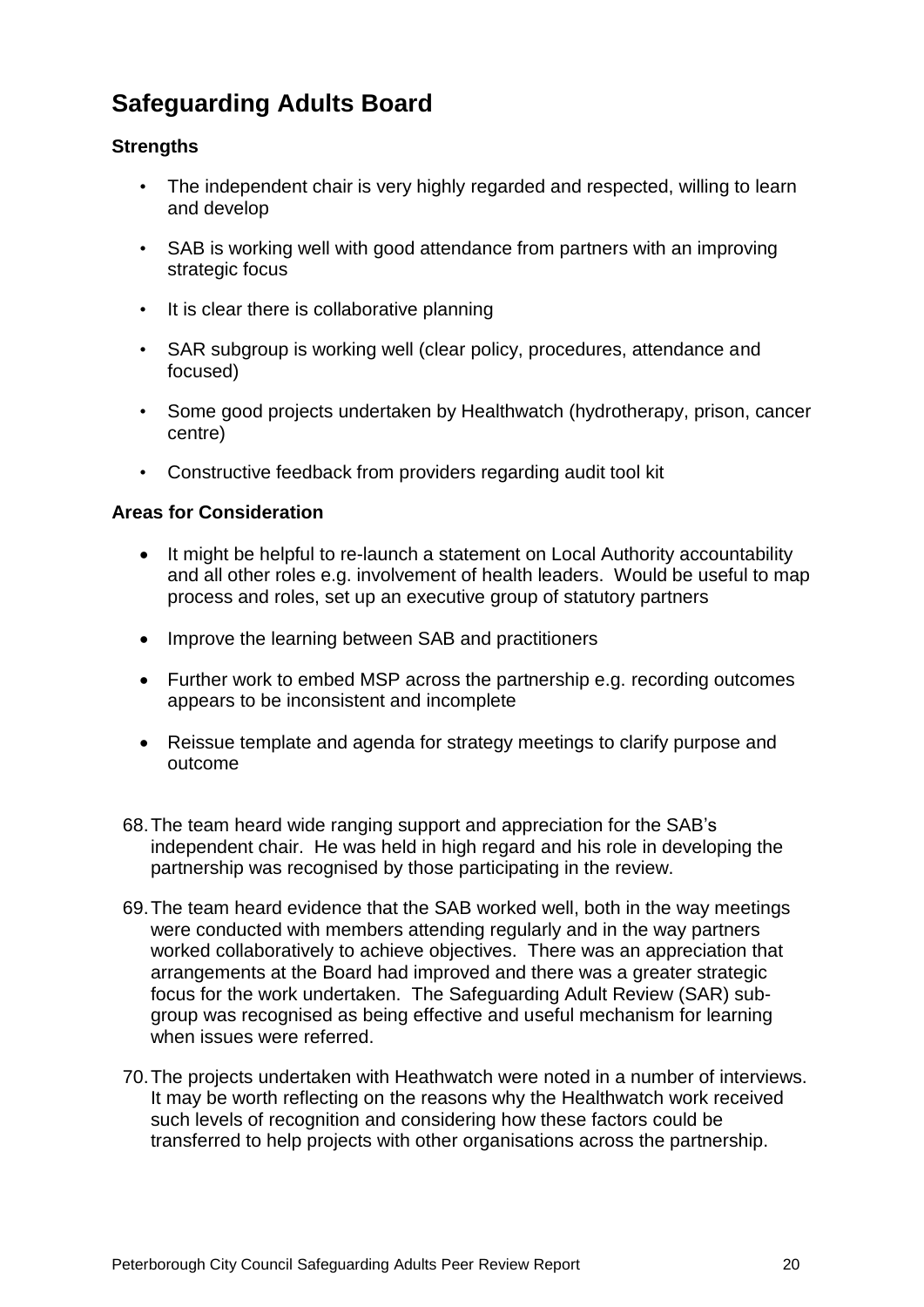- 71.In the team's view it may be worthwhile relaunching a statement about local authority accountability in the context of accountabilities for all other partners. This should reiterate that safeguarding is not just the council's responsibility and one that the whole partnership shares. To support this it would also be useful to map partners' roles and responsibilities. This should identify any gaps or overlaps and action could then be taken to address these.
- 72.The team heard about plans to establish an executive group. In the team's view this would be a useful way of ensuring statutory partners develop and drive the strategic business plan on behalf of the SAB and to ensure that the work of the Board is clearly understood and actively implemented.
- 73.More could be done to strengthen the relationship between the strategic SAB and how the decisions taken there relate to the operational work undertaken by practitioners. In other SABs each board meeting is preceded by a presentation, in person or via video, from a service user, carer or practitioner to help ground the decision makers. This or other approaches to demonstrate the connection between the Board and front line work may be useful.
- 74.The team saw evidence from the file audit of inconsistent and in some cases incomplete recording of outcomes. There were examples of very good work with service users in some files and if other work is not being fully recorded then tracking to see if agreed outcomes are being achieved is not going to be possible. Although case file auditing is carried out as part of the QA process, managers could undertake a similar file audit exercise on a regular basis, which would then help reinforce the culture of appropriate recording to demonstrate that MSP is taking place and outcomes are being achieved.
- 75.It is the team's opinion that there would be benefits in reissuing the template for case-based safeguarding strategy meetings so that those attending are aware of the purpose, style and appropriate membership. This would confirm to providers and others what the practice for these meetings is.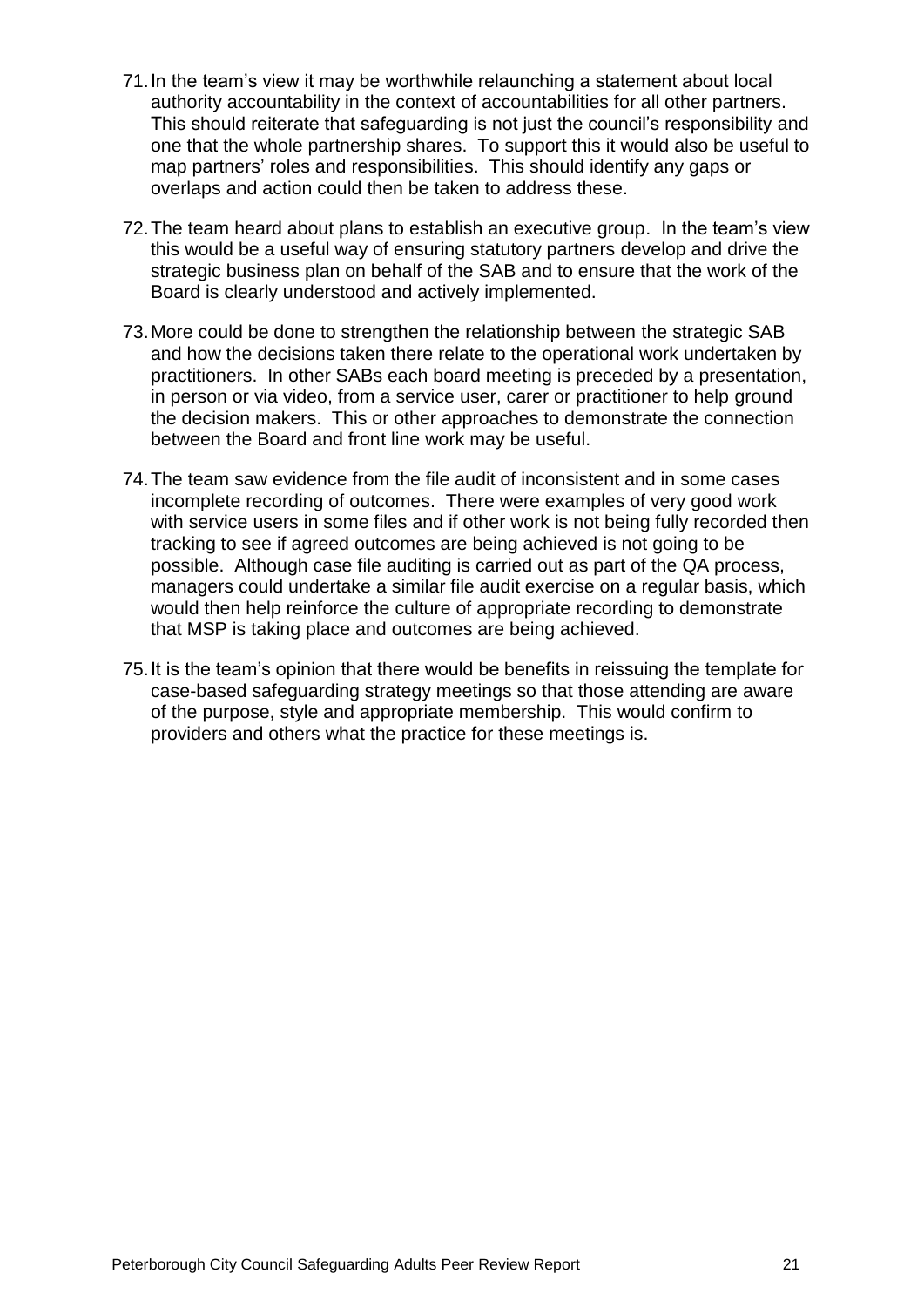# **Service Delivery and Effective Practice**

#### **Strengths**

- Strong partnerships with Police, Health and Housing that share good practice and lessons learnt
- Prevention and Enforcement Team has potential to provide more effective safeguarding
- Financial assessment team (would like to bottle and take home)
- MASH phone advice re appropriate referrals appreciated
- Contract Monitoring team has potential, but need to avoid duplication
- Home Services embedding MCA
- Effective management of DoLS service

- Thresholds over recording/volumes presenting risk of swamping real concerns. Could be strengthened at the first contact
- First point of contact needs to be appropriately skilled to filter
- Hospital discharge we have heard that some cases could be unsafe leading to unnecessary readmissions
- MASH or ASH? Variable quality in responses
- QA should dovetail with Contract Quality monitoring function, and coordination could be clearer (e.g. LSE)
- Need for reflective practice in supervision to dovetail with QA
- First contact needs review, re: target led, fragmented
- Is the process for closing cases embedded and clear enough? E.g. MSP as reason for nfa
- CHC awareness of MCA, and completion of MCA assessment
- 76.There are strong partnerships with police, health and housing where staff work effectively to resolve issues. There are good relationships and people know who to contact when they need information. Good practice and learning is shared and there is a 'can do' attitude, which results in better services being offered to service users.
- 77.The review team was impressed with the enthusiasm and action orientated approaches displayed in a number of teams that they met. The innovative approach taken in creating the PET, bringing together the enforcement functions with the police to agree on areas of focus and to share information should result in improved safeguarding activity. The financial assessment team were really focussed on the individual and their needs and went to great lengths to ensure a person centred solution was provided. The telephone advice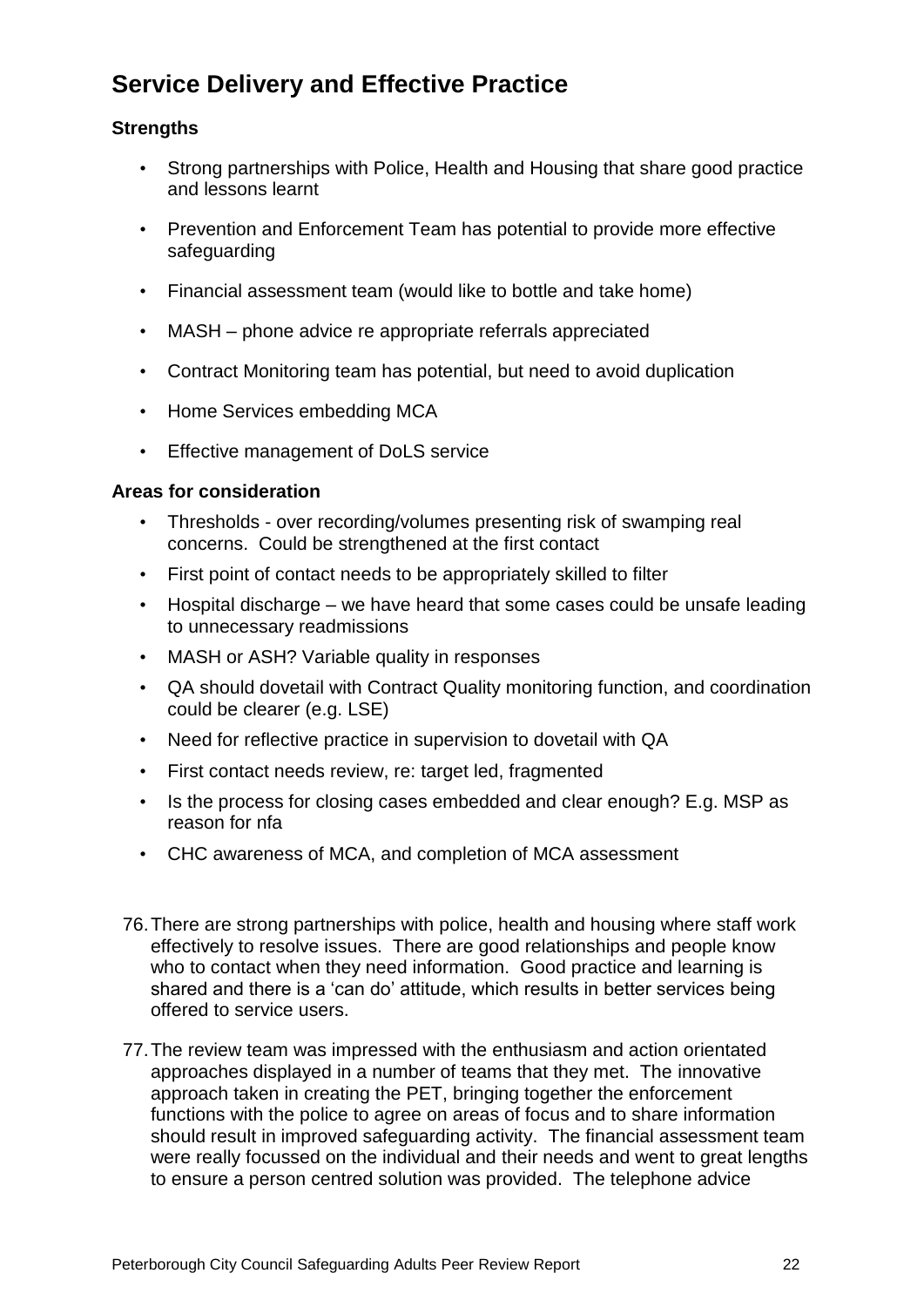provided by the MASH was highly valued and more could be done to ensure that this is developed further.

- 78.The Contract Monitoring team has great potential to help raise standards. However, there is a danger in over-burdening providers by having different sets of monitoring processes applied to them. There are opportunities to work with health colleagues to consider how monitoring arrangement could be aligned or combined. Also, to work closely with the Care Quality Commission and consider any dovetailing with their monitoring regime.
- 79.In the team's view there is a need to strengthen thresholds, particularly at the point of first contact. Those providing this service need to be appropriately skilled and with the right degree of knowledge to filter cases. There is a danger that there may currently be a level over-referring, resulting in a high volume of relatively low risk cases and this presents a risk of swamping more significant concerns. Referrers may have been sending concerns in that could have been managed outside safeguarding. This requires a wider approach to educating partner agencies; and asking them to revisit their internal management systems around safeguarding.
- 80.The team considered the MASH to be somewhat of a misnomer as there was little colocation of specialist staff. Although social work staff had telephone access to colleagues this did not fully embrace the possibilities that close working offers. The team heard evidence that the social workers had experienced some slow responses to enquiries and that on occasion calls went unanswered. Discussions with health and police should be revisited so that a truly multi-agency approach can be adopted, accepting that at the time of the review the police operated on a force wide basis.
- 81.Feedback from a provider suggested that the triggers and criteria used when undertaking a Large Scale Enquiry were not easily understandable. There may need to be greater clarity when communicating the purpose of any interventions undertaken with providers.
- 82.There is an opportunity to dovetail the way in which reflective supervision could use the information from the QA process. Individual cases and themes identified through QA could give the social workers and their managers a framework to consider other cases they are involved in.
- 83.The team found variable information from CHC staff in regard to the levels of understanding of the Mental Capacity Act 2005 and the way in which assessments were carried out whilst patients were still in hospital. There needs to be a clear understanding as to when and by whom assessments are carried out, particularly at times of transfer from hospital to care homes.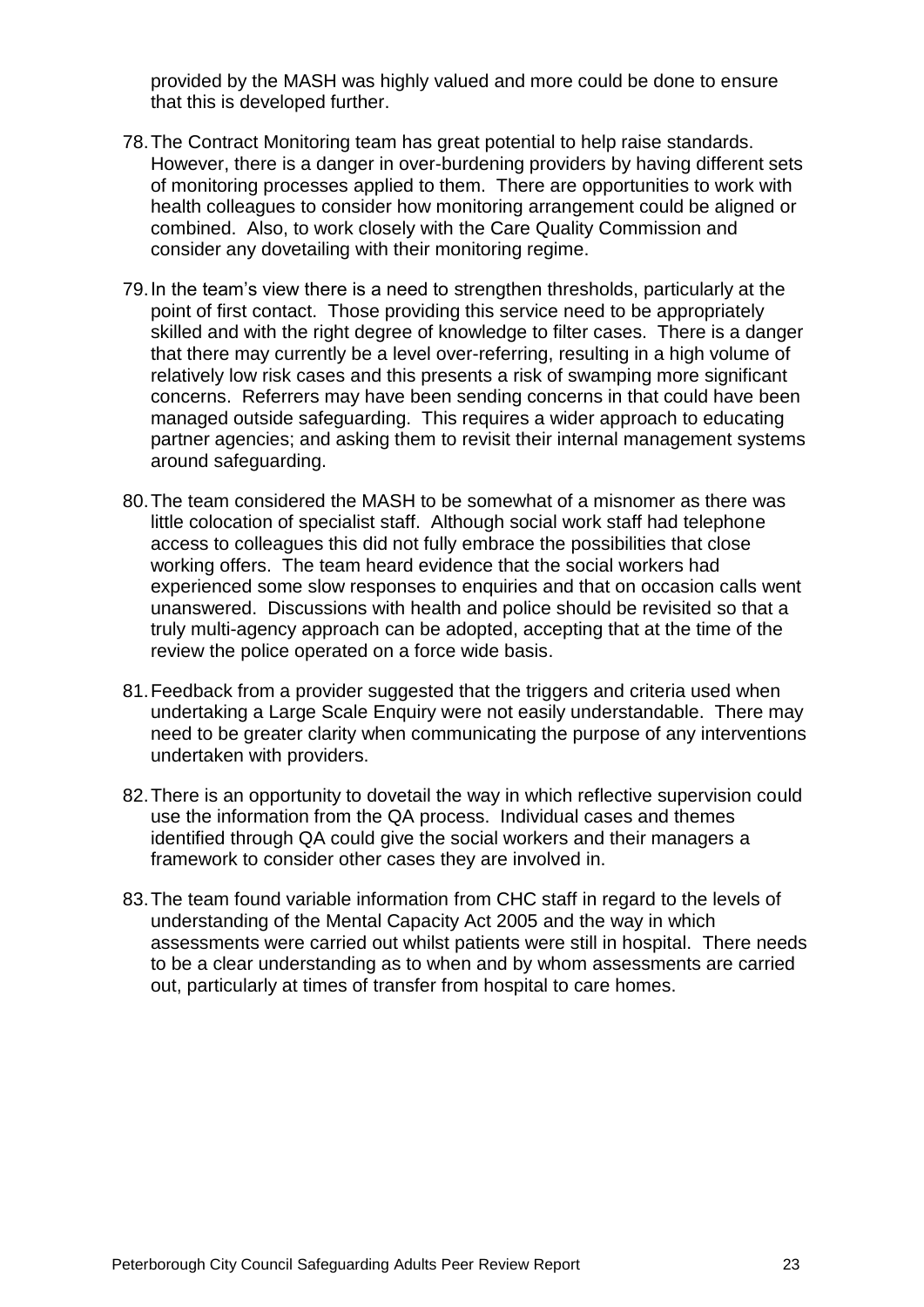# **Performance and Resource Management**

#### **Strengths**

- Innovative QA function designed to provide rigor and management confidence
- Stable management team
- DTOC data assertively managed
- MASH resolve a high % of cases
- Police have been independently inspected for their service to vulnerable people and found to be performing well

- No evidence of a comprehensive data picture of S42 activity and referrals
- Front line teams not getting useful 'dashboard' of business intelligence
- Growing reliance on the QA function, but staff need to understand the line management audit function and how it complements and works with QA
- Risk of not delivering next tranche of savings
- Fwki !! And 'workarounds' are a problem
- 84.The team was impressed by the way in which DTOC was assertively managed. The definitions that have been agreed are of clear benefit to the authority. However, this might not always be the case and steps should be taken with health to collaboratively manage the situation into the future.
- 85.The MASH is resolving a high number of the cases that they receive. However, as presented earlier, are thresholds being sufficiently rigorously applied to ensure the right type of case is being allocated to the MASH? If the MASH is resolving relatively straight forward cases that could have perhaps been dealt with elsewhere, is the data presented a true reflection of the level of safeguarding?
- 86.The team wanted to acknowledge the positive outcome of the recent inspection of the police's services to vulnerable people. Where one partner is recognised as performing well this can have a constructive impact on the rest of the partnership, with learning being shared and built on.
- 87.The team understood that S42 referrals coming in on existing cases were not being recorded in the same way as S42 on new cases. If a service user already has an existing social worker, the social worker will undertake the necessary work but will not record this as a new S42 referral. This approach maintains continuity and causes the least disruption for the service user, facilitates a swift response and avoids additional bureaucracy. However, this may also be leading to an underreporting of the safeguarding activity being undertaken.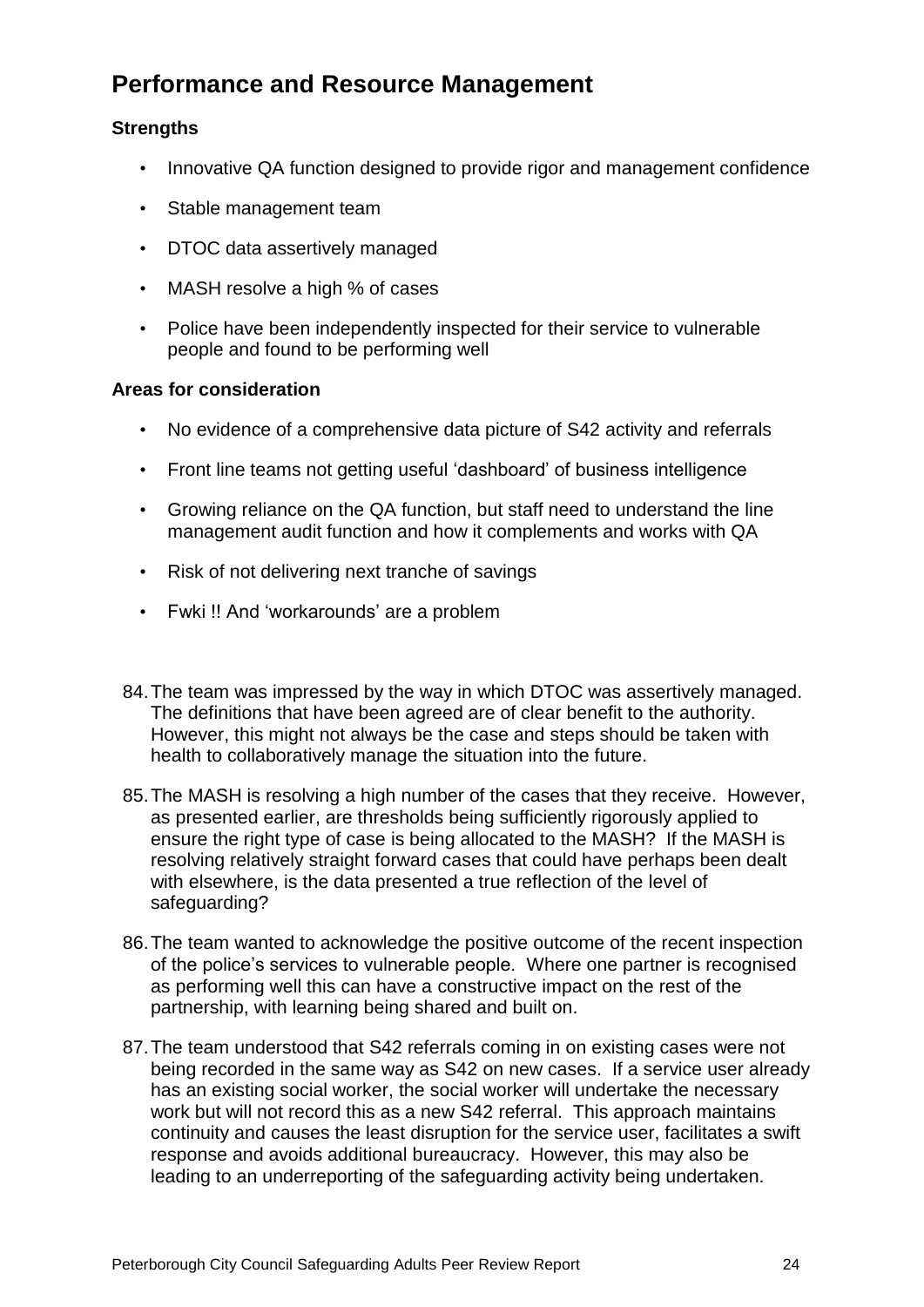- 88.Frontline teams need to have information on their performance presented in a digestible and palatable way. An example of how this might be done is Reading's Dashboard, which is sent out on a weekly basis to all frontline managers. This is a two page document with graphs showing current performance measured against benchmarks and highlighting where further action needs to be taken.
- 89.The team recognised that the council was aware that Framework-i was not able to deliver what was wanted in terms of data at present. The team heard from a range of practitioners that they had independently developed ways of recording and presenting information, away from Framework-i. The question is therefore, how much confidence is there that there is a comprehensive performance data set?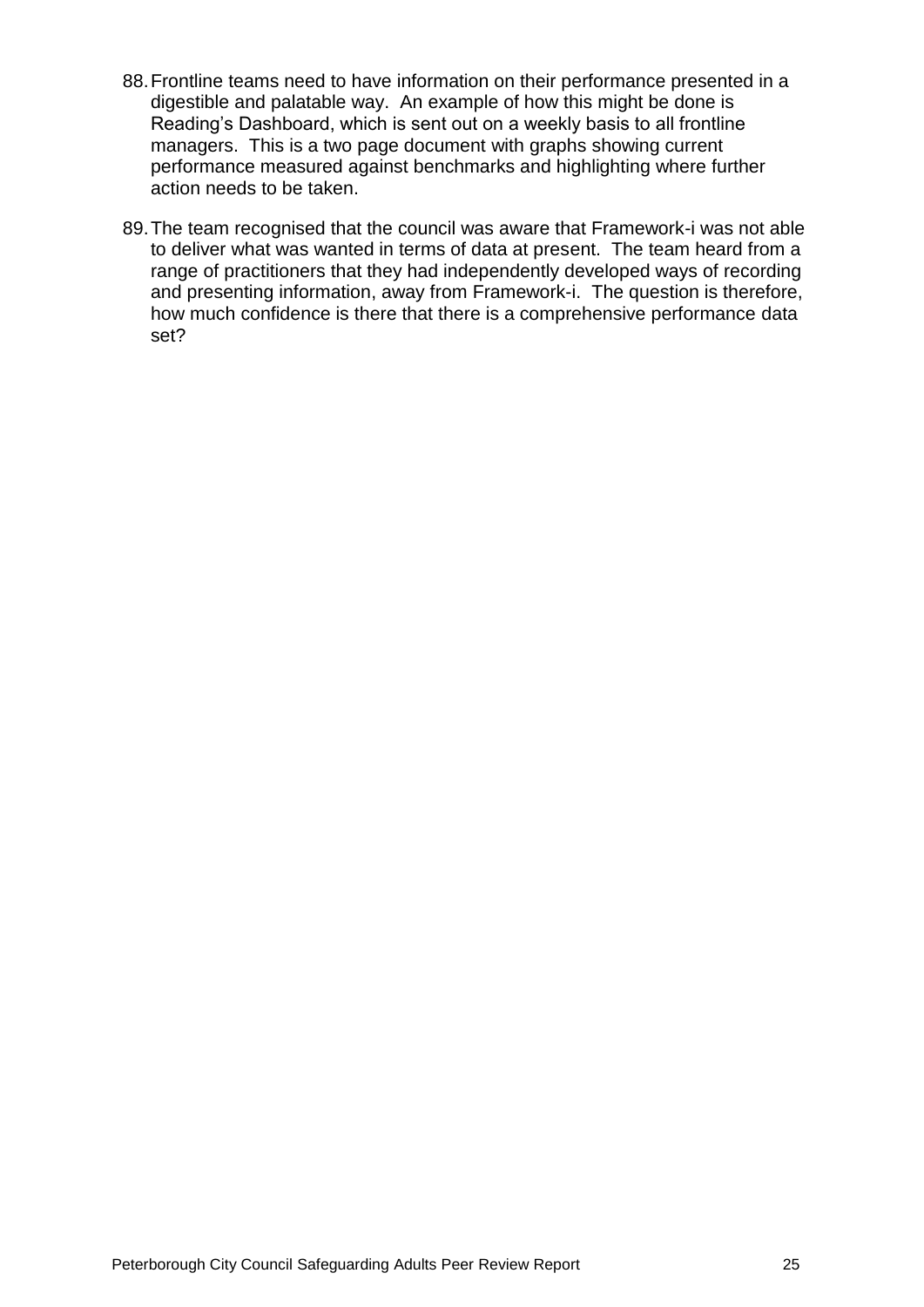### **Summary**

- People are working hard and generally make it work. Some very impressive teams
- We have a "Swag bag" to take away, of good practice
- Leadership is ambitious and innovative
- Commitment to being agile and fleet of foot but is the pace preventing robust implementation?
- ...and will the high level concept of anticipated savings materialise?
- Some concerns re: resilience of MH service and safeguarding
- Multi-agency partnership is strong at a senior level and needs to be consistently embedded though all levels across the partnership
- Market, strong work to improve relationships and the shaping function improving
- 90.The team was impressed with the enthusiasm of the people that they met. There were noteworthy examples of teams that were doing good work and the review team members recognised learning that they could take back to their own authorities.
- 91.There was clear evidence that the leadership is setting out an ambitious vision and encouraging innovative ways of working together to support a MSP approach. There have been a number of recent policy and structural developments and the desire to deliver these quickly may now need to be matched with a focus on ensuring the changes are rigorously implemented throughout the organisation. At the same time, consideration needs to be given to the longer-term impact of budgetary constraints across the public sector and how these will affect how the partnership delivers services in the future. Specific attention may need to be given to the resilience of the mental health service and their ability to undertake safeguarding activities.
- 92.There is a strong approach to multi-agency working, particularly at a senior level. There are also good examples of inter-agency working at an operational level with staff building up good relationships to ensure that when issues arise they work proactively together to resolve them. However, more needs to be done to ensure that there is a consistency of approach and that this is embedded through all levels of the organisations across the partnership. There has been a strong approach taken to improve relationships, particularly with providers so that the market is developing and the market shaping function is improving.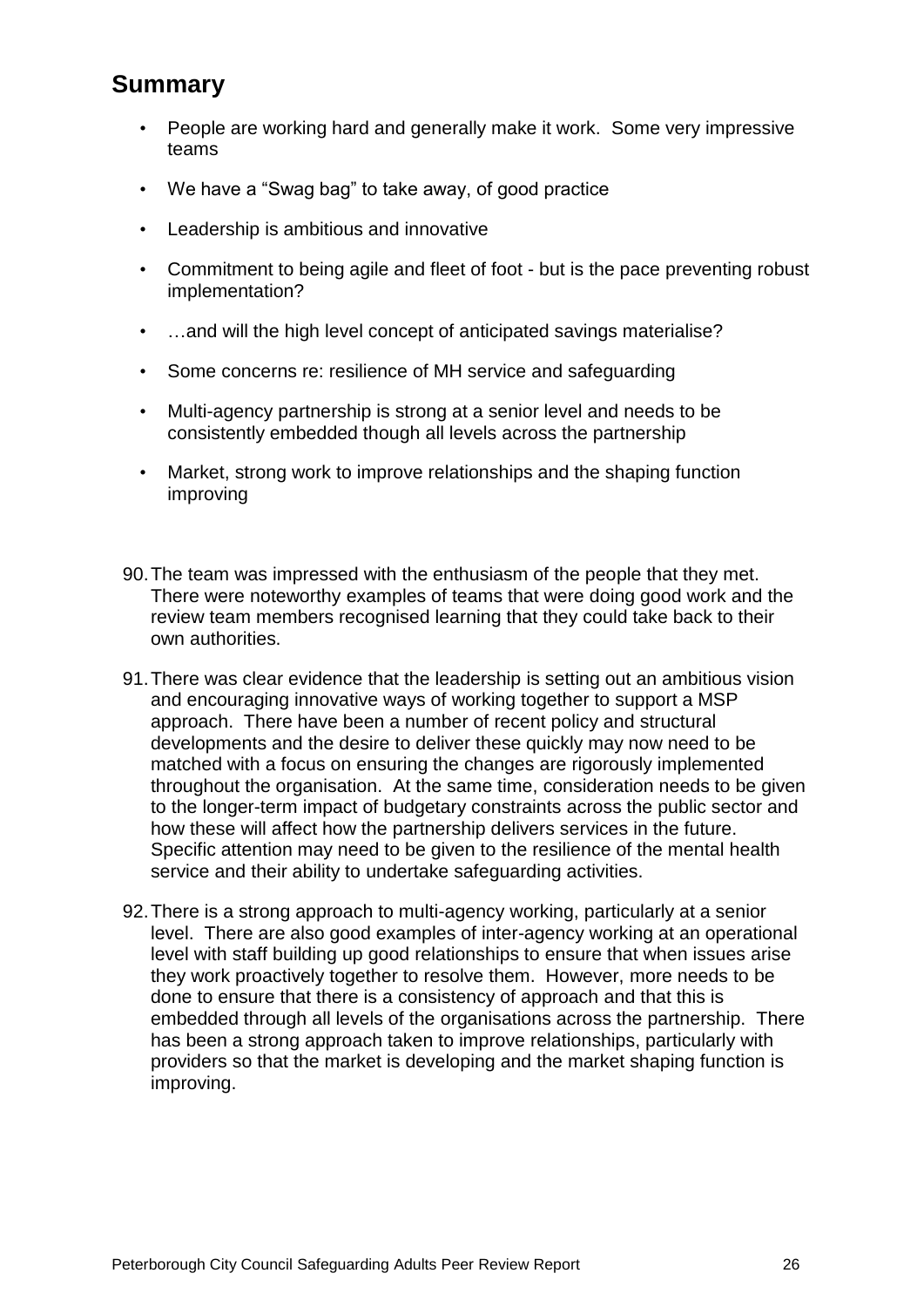## **Case File Audit**

The Case File Audit process completed in this safeguarding adults peer review follows the methodology outlined in the LGA Guidance Manual for Adult Safeguarding Peer Reviews. The cases considered represented a mix of ages and include adults with mental health problems, people with learning and physical disabilities. A total of thirty case record numbers were made available to the peer review team and fourteen were selected (there were no cases identified in category E). The feedback given here is based on the files the peer review team have read and seen.

#### **Strengths**

- Generally safeguarding is timely and cases are not drifting.
- There are good examples of effective safeguarding that protects people from further abuse, although there are some cases where this has not been achieved.
- Positive examples of multi-agency working which have contributed to effective safeguarding.
- The QA forms that are completed after triage (by MASH) and after the s42 enquiry stage (by the lead worker) are a very useful QA device, which, if properly completed, will help raise practice standards.

- Look at the latest multi-agency policy and procedures (just released) and what these require in relation to areas identified above, for example
	- o In what circumstances safeguarding meetings are expected to take place
	- o MSP and how procedures embed this approach in order to ensure more meaningful involvement of the adult at risk and their representatives in formulating outcomes and being involved in decision-making.
	- o Issues re assessing mental capacity and use of advocates
	- $\circ$  Safeguarding planning and review post the s42 enquiry
- Consider the role of MASH and triage and their approach to risk and resolving cases at an early stage. Consider how the police are involved in the MASH.
- How safeguarding is carried out in the C&PFT mental health service (operating under a Section 75 agreement), given some of problem areas identified in audited cases.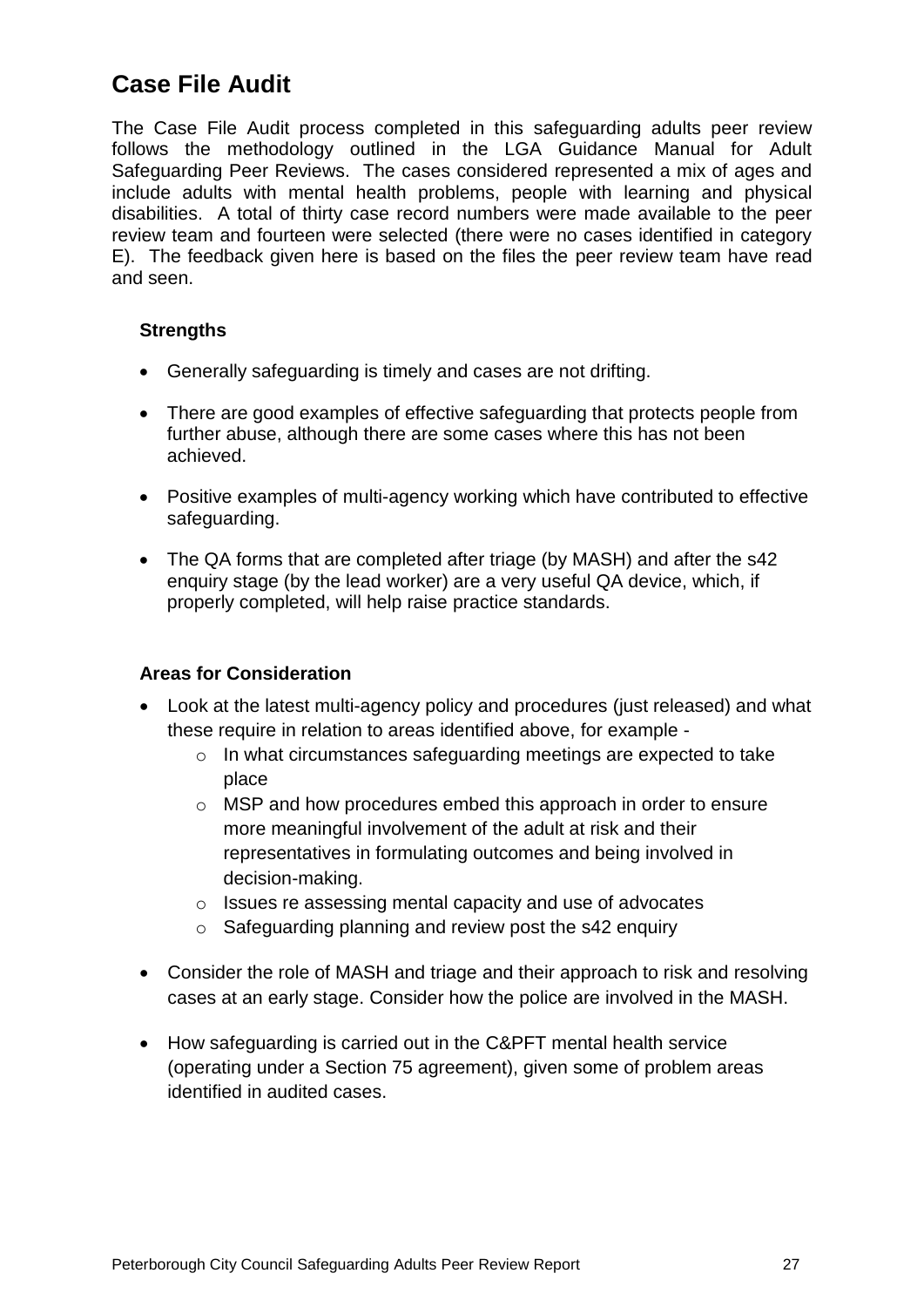#### **Findings from case file audit**

- There is some way to go in embedding Making Safeguarding Personal and outcome-focused practice into safeguarding in Peterborough, with none of the audit areas in outcomes or people's experience of safeguarding scoring higher than 50%.
- Scores are much better on service delivery and effective practice; however the score for support methodologies should be treated with caution, as in many cases it would not have been appropriate to use these methods, even if they had been available.
- A brief description of each case and issues identified by the audit has been sent separately.

#### **Key issues arising from the audit**

- Few of the cases audited can demonstrate that MSP is embedded or that there is a focus on the adult at risk deciding what outcomes they want and being part of decision making.
- We need to understand what the MASH does, as many of the audited cases did not have much apparent input at the triage stage before being moved to other teams to carry out S42 enquiries. I have looked at two cases that were dealt with primarily at the MASH stage and more actively managed in the team.
- How consideration is given to the involvement of advocates and the process to be followed where the adult at risk lacks capacity or cannot meaningfully engage in safeguarding.
- Duplication of same information in different parts of reports making it difficult to follow the narrative.
- Low number of safeguarding meetings taking place, which are no longer embedded as part of the process.
- It is sometimes evident that key agencies are not part of information sharing and planning.
- In some instances, practice looks rather risk averse and cases have been brought into safeguarding that could have been dealt with in other ways.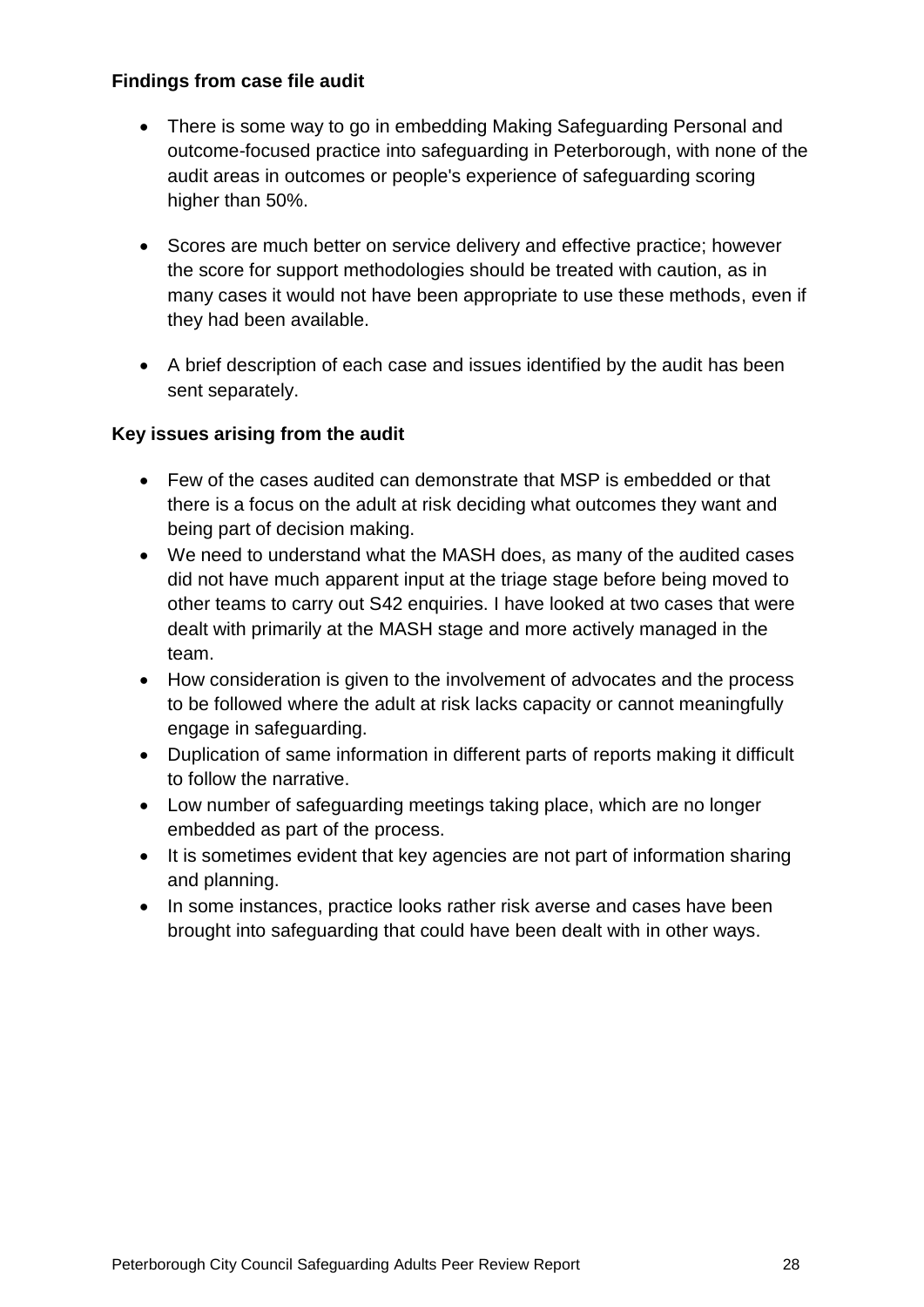### **Safeguarding Adults resources**

#### **1. LGA Adult Safeguarding resources web page**

[http://www.local.gov.uk/web/guest/search/-/journal\\_content/56/10180/3877757/ARTICLE](http://www.local.gov.uk/web/guest/search/-/journal_content/56/10180/3877757/ARTICLE)

**2. Safeguarding Adults Board resources** including the Independent Chairs Network, Governance arrangements of SABs and a framework to support improving effectiveness of SABs

[http://www.local.gov.uk/web/guest/search/-/journal\\_content/56/10180/5650175/ARTICLE](http://www.local.gov.uk/web/guest/search/-/journal_content/56/10180/5650175/ARTICLE)

**3. LGA Adult Safeguarding Knowledge Hub Community of Practice** – contains relevant documents and discussion threads <https://knowledgehub.local.gov.uk/home>

**4. LGA Report on Learning from Adult Safeguarding Peer Review** [http://www.local.gov.uk/web/guest/search/-/journal\\_content/56/10180/4036117/ARTICLE](http://www.local.gov.uk/web/guest/search/-/journal_content/56/10180/4036117/ARTICLE)

**5. Making links between adult safeguarding and domestic abuse** [http://www.local.gov.uk/web/guest/search/-/journal\\_content/56/10180/3973526/ARTICLE](http://www.local.gov.uk/web/guest/search/-/journal_content/56/10180/3973526/ARTICLE)

6. **Making Safeguarding Personal Guide 2014** – the guide is intended to support councils and their partners to develop outcomes-focused, personcentred safeguarding practice.

[http://www.local.gov.uk/web/guest/publications/-/journal\\_content/56/10180/6098641/PUBLICATION](http://www.local.gov.uk/web/guest/publications/-/journal_content/56/10180/6098641/PUBLICATION)

7. **Social Care Institute for Excellence (SCIE)** website pages on safeguarding. <http://www.scie.org.uk/adults/safeguarding/index.asp>

# **Contact details**

For more information about the Adult Safeguarding Peer Review at Peterborough City Council please contact:

**Jonathan Trubshaw** Review Manager **Local Government Association** Email: [jonathan.trubshaw@btinternet.com](mailto:jonathan.trubshaw@btinternet.com) Tel: 077 3650 9794

**Marcus Coulson** Programme Manager – Adults Peer Challenges **Local Government Association** Email: [marcus.coulson@local.gov.uk](mailto:marcus.coulson@local.gov.uk) Tel: 07766 252 853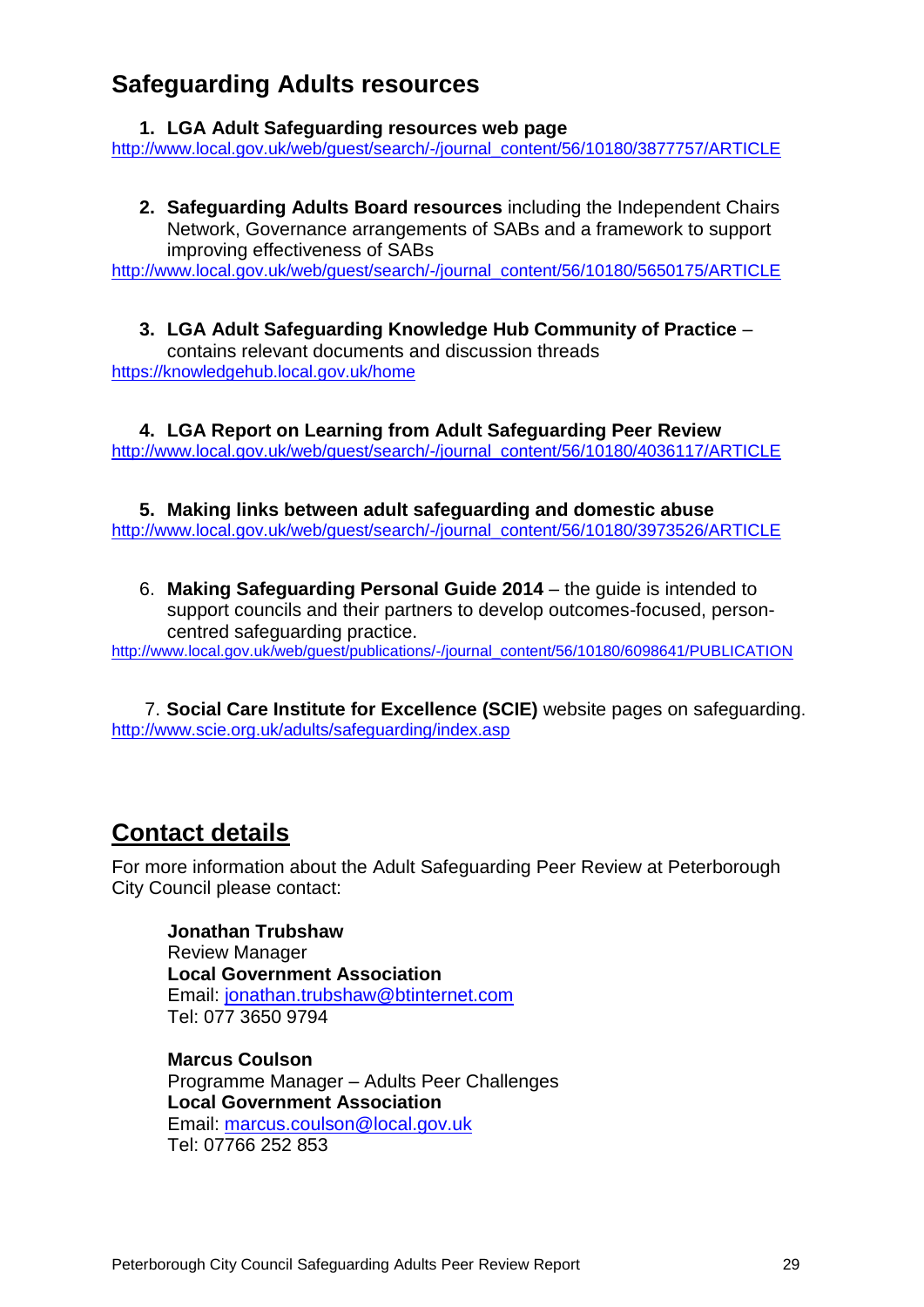For more information on adults peer challenges and peer reviews and the work of the Local Government Association please see our website [http://www.local.gov.uk/peer](http://www.local.gov.uk/peer-challenges/-/journal_content/56/10180/3511083/ARTICLE)[challenges/-/journal\\_content/56/10180/3511083/ARTICLE](http://www.local.gov.uk/peer-challenges/-/journal_content/56/10180/3511083/ARTICLE)